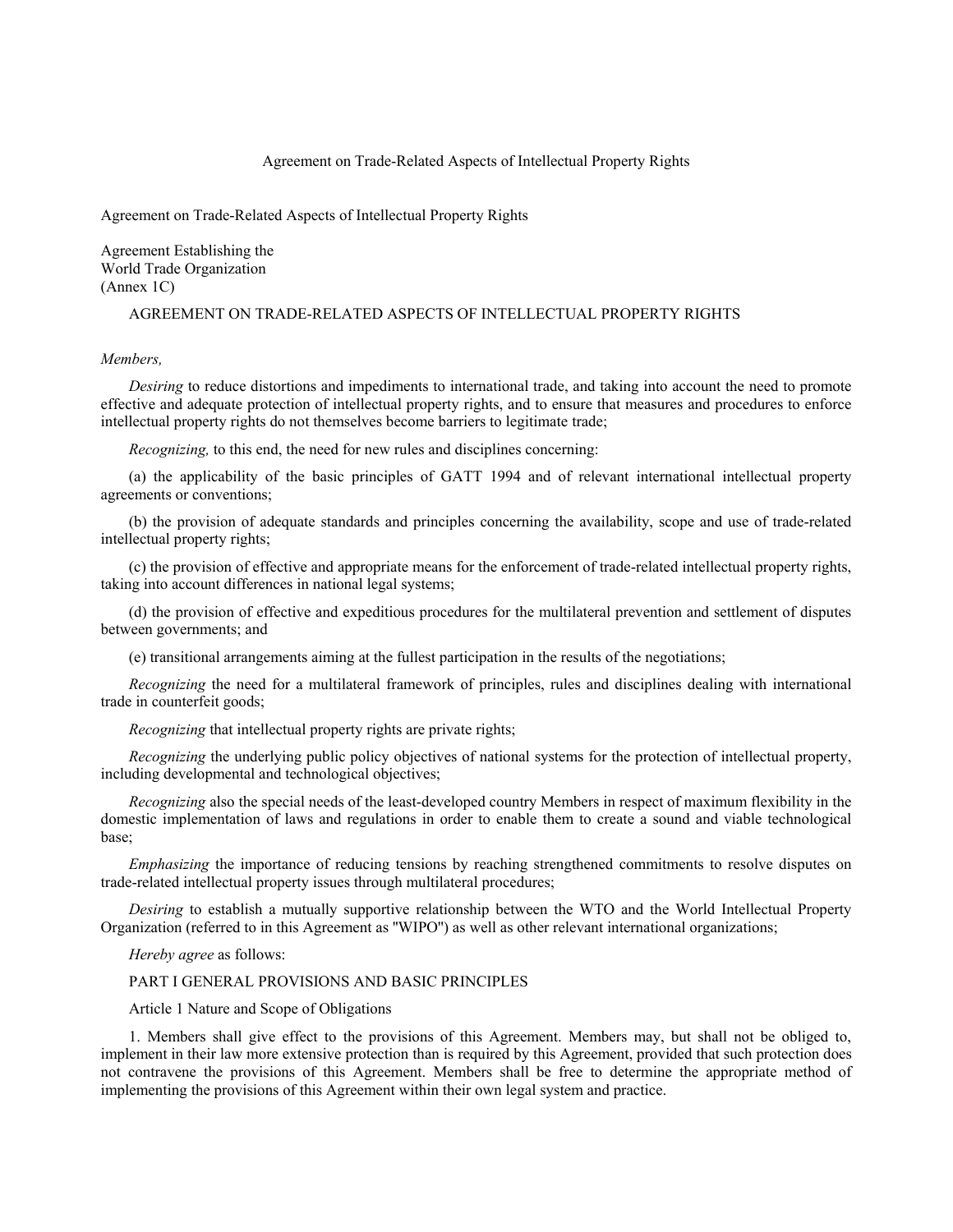2. For the purposes of this Agreement, the term ''intellectual property'' refers to all categories of intellectual property that are the subject of Sections 1 through 7 of Part II.

3. Members shall accord the treatment provided for in this Agreement to the nationals of other Members.n1 In respect of the relevant intellectual property right, the nationals of other Members shall be understood as those natural or legal persons that would meet the criteria for eligibility for protection provided for in the Paris Convention (1967), the Berne Convention (1971), the Rome Convention and the Treaty on Intellectual Property in Respect of Integrated Circuits, were all Members of the WTO members of those conventions.n2 Any Member availing itself of the possibilities provided in paragraph 3 of Article 5 or paragraph 2 of Article 6 of the Rome Convention shall make a notification as foreseen in those provisions to the Council for Trade-Related Aspects of Intellectual Property Rights (the ''Council for TRIPS'').

## Article 2 Intellectual Property Conventions

1. In respect of Parts II, III and IV of this Agreement, Members shall comply with Articles 1 through 12, and Article 19, of the Paris Convention (1967).

2. Nothing in Parts I to IV of this Agreement shall derogate from existing obligations that Members may have to each other under the Paris Convention, the Berne Convention, the Rome Convention and the Treaty on Intellectual Property in Respect of Integrated Circuits.

#### Article 3 National Treatment

1. Each Member shall accord to the nationals of other Members treatment no less favourable than that it accords to its own nationals with regard to the protectionn3 of intellectual property, subject to the exceptions already provided in, respectively, the Paris Convention (1967), the Berne Convention (1971), the Rome Convention or the Treaty on Intellectual Property in Respect of Integrated Circuits. In respect of performers, producers of phonograms and broadcasting organizations, this obligation only applies in respect of the rights provided under this Agreement. Any Member availing itself of the possibilities provided in Article 6 of the Berne Convention (1971) or paragraph 1(b) of Article 16 of the Rome Convention shall make a notification as foreseen in those provisions to the Council for TRIPS.

2. Members may avail themselves of the exceptions permitted under paragraph 1 in relation to judicial and administrative procedures, including the designation of an address for service or the appointment of an agent within the jurisdiction of a Member, only where such exceptions are necessary to secure compliance with laws and regulations which are not inconsistent with the provisions of this Agreement and where such practices are not applied in a manner which would constitute a disguised restriction on trade.

## Article 4 Most-Favoured-Nation Treatment

With regard to the protection of intellectual property, any advantage, favour, privilege or immunity granted by a Member to the nationals of any other country shall be accorded immediately and unconditionally to the nationals of all other Members. Exempted from this obligation are any advantage, favour, privilege or immunity accorded by a Member:

(a) deriving from international agreements on judicial assistance or law enforcement of a general nature and not particularly confined to the protection of intellectual property;

(b) granted in accordance with the provisions of the Berne Convention (1971) or the Rome Convention authorizing that the treatment accorded be a function not of national treatment but of the treatment accorded in another country;

(c) in respect of the rights of performers, producers of phonograms and broadcasting organizations not provided under this Agreement;

(d) deriving from international agreements related to the protection of intellectual property which entered into force prior to the entry into force of the WTO Agreement, provided that such agreements are notified to the Council for TRIPS and do not constitute an arbitrary or unjustifiable discrimination against nationals of other Members.

Article 5 Multilateral Agreements on Acquisition or Maintenance of Protection

The obligations under Articles 3 and 4 do not apply to procedures provided in multilateral agreements concluded under the auspices of WIPO relating to the acquisition or maintenance of intellectual property rights.

Article 6 Exhaustion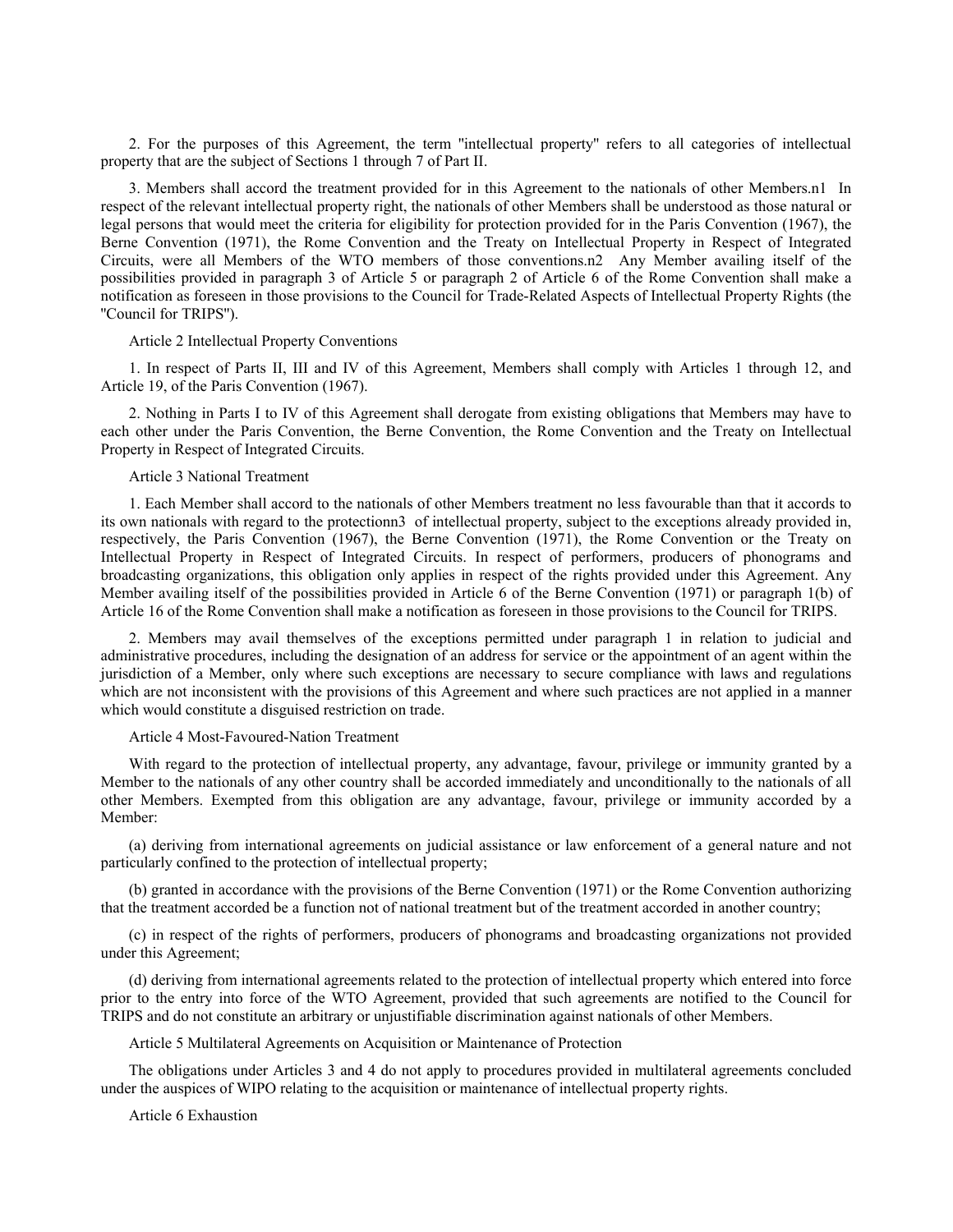For the purposes of dispute settlement under this Agreement, subject to the provisions of Articles 3 and 4 nothing in this Agreement shall be used to address the issue of the exhaustion of intellectual property rights.

# Article 7 Objectives

The protection and enforcement of intellectual property rights should contribute to the promotion of technological innovation and to the transfer and dissemination of technology, to the mutual advantage of producers and users of technological knowledge and in a manner conducive to social and economic welfare, and to a balance of rights and obligations.

#### Article 8 Principles

1. Members may, in formulating or amending their laws and regulations, adopt measures necessary to protect public health and nutrition, and to promote the public interest in sectors of vital importance to their socio-economic and technological development, provided that such measures are consistent with the provisions of this Agreement.

2. Appropriate measures, provided that they are consistent with the provisions of this Agreement, may be needed to prevent the abuse of intellectual property rights by right holders or the resort to practices which unreasonably restrain trade or adversely affect the international transfer of technology.

# PART II STANDARDS CONCERNING THE AVAILABILITY, SCOPE AND USE OF INTELLECTUAL PROPERTY RIGHTS

## SECTION 1: COPYRIGHT AND RELATED RIGHTS

## Article 9 Relation to the Berne Convention

1. Members shall comply with Articles 1 through 21 of the Berne Convention (1971) and the Appendix thereto. However, Members shall not have rights or obligations under this Agreement in respect of the rights conferred under Article 6*bis* of that Convention or of the rights derived therefrom.

2. Copyright protection shall extend to expressions and not to ideas, procedures, methods of operation or mathematical concepts as such.

Article 10 Computer Programs and Compilations of Data

1. Computer programs, whether in source or object code, shall be protected as literary works under the Berne Convention (1971).

2. Compilations of data or other material, whether in machine readable or other form, which by reason of the selection or arrangement of their contents constitute intellectual creations shall be protected as such. Such protection, which shall not extend to the data or material itself, shall be without prejudice to any copyright subsisting in the data or material itself.

## Article 11 Rental Rights

In respect of at least computer programs and cinematographic works, a Member shall provide authors and their successors in title the right to authorize or to prohibit the commercial rental to the public of originals or copies of their copyright works. A Member shall be excepted from this obligation in respect of cinematographic works unless such rental has led to widespread copying of such works which is materially impairing the exclusive right of reproduction conferred in that Member on authors and their successors in title. In respect of computer programs, this obligation does not apply to rentals where the program itself is not the essential object of the rental.

### Article 12 Term of Protection

Whenever the term of protection of a work, other than a photographic work or a work of applied art, is calculated on a basis other than the life of a natural person, such term shall be no less than 50 years from the end of the calendar year of authorized publication, or, failing such authorized publication within 50 years from the making of the work, 50 years from the end of the calendar year of making.

## Article 13 Limitations and Exceptions

Members shall confine limitations or exceptions to exclusive rights to certain special cases which do not conflict with a normal exploitation of the work and do not unreasonably prejudice the legitimate interests of the right holder.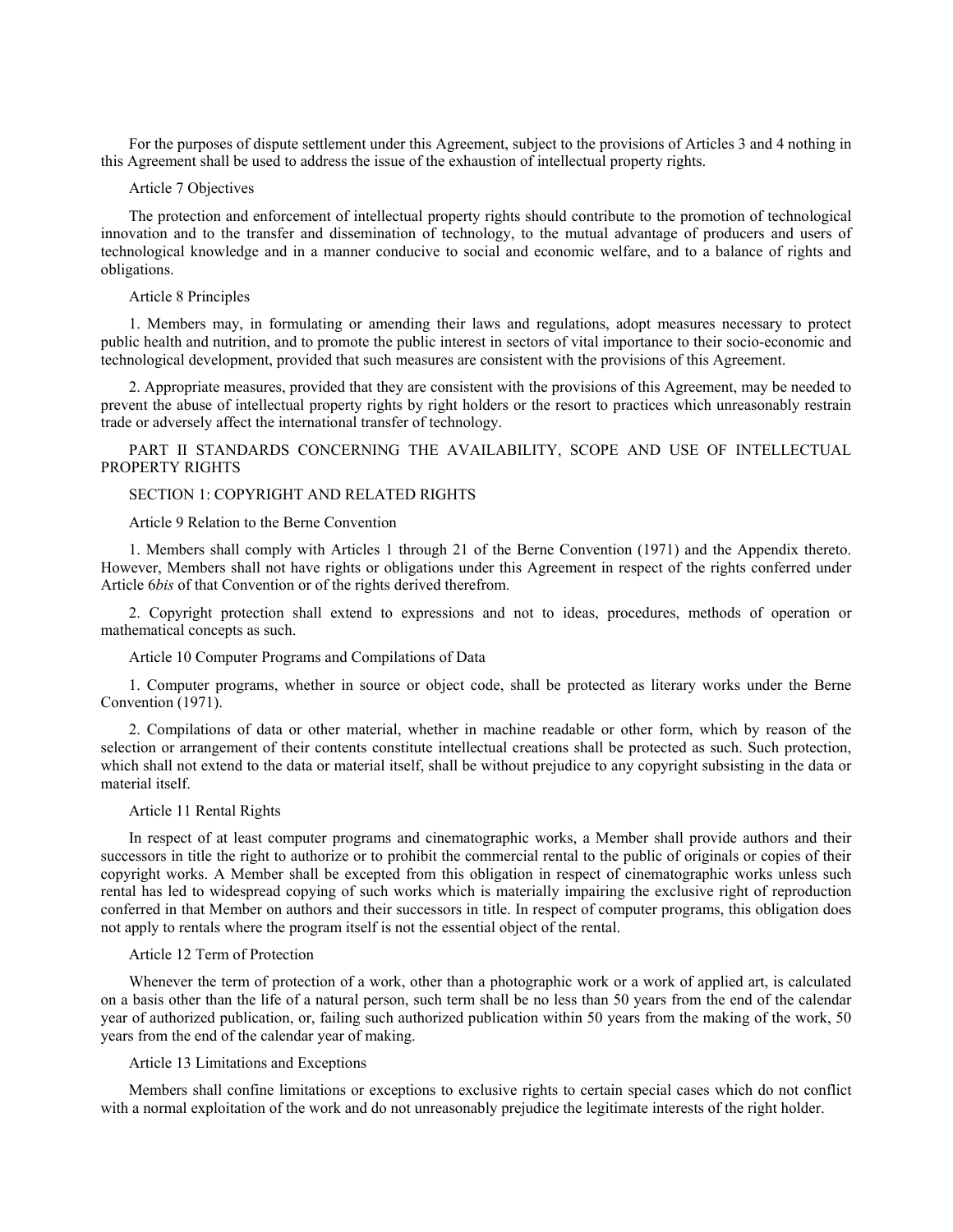Article 14 Protection of Performers, Producers of Phonograms (Sound Recordings) and Broadcasting Organizations

1. In respect of a fixation of their performance on a phonogram, performers shall have the possibility of preventing the following acts when undertaken without their authorization: the fixation of their unfixed performance and the reproduction of such fixation. Performers shall also have the possibility of preventing the following acts when undertaken without their authorization: the broadcasting by wireless means and the communication to the public of their live performance.

2. Producers of phonograms shall enjoy the right to authorize or prohibit the direct or indirect reproduction of their phonograms.

3. Broadcasting organizations shall have the right to prohibit the following acts when undertaken without their authorization: the fixation, the reproduction of fixations, and the rebroadcasting by wireless means of broadcasts, as well as the communication to the public of television broadcasts of the same. Where Members do not grant such rights to broadcasting organizations, they shall provide owners of copyright in the subject matter of broadcasts with the possibility of preventing the above acts, subject to the provisions of the Berne Convention (1971).

4. The provisions of Article 11 in respect of computer programs shall apply *mutatis mutandis* to producers of phonograms and any other right holders in phonograms as determined in a Member's law. If on 15 April 1994 a Member has in force a system of equitable remuneration of right holders in respect of the rental of phonograms, it may maintain such system provided that the commercial rental of phonograms is not giving rise to the material impairment of the exclusive rights of reproduction of right holders.

5. The term of the protection available under this Agreement to performers and producers of phonograms shall last at least until the end of a period of 50 years computed from the end of the calendar year in which the fixation was made or the performance took place. The term of protection granted pursuant to paragraph 3 shall last for at least 20 years from the end of the calendar year in which the broadcast took place.

6. Any Member may, in relation to the rights conferred under paragraphs 1, 2 and 3, provide for conditions, limitations, exceptions and reservations to the extent permitted by the Rome Convention. However, the provisions of Article 18 of the Berne Convention (1971) shall also apply, *mutatis mutandis,* to the rights of performers and producers of phonograms in phonograms.

### SECTION 2: TRADEMARKS

#### Article 15 Protectable Subject Matter

1. Any sign, or any combination of signs, capable of distinguishing the goods or services of one undertaking from those of other undertakings, shall be capable of constituting a trademark. Such signs, in particular words including personal names, letters, numerals, figurative elements and combinations of colours as well as any combination of such signs, shall be eligible for registration as trademarks. Where signs are not inherently capable of distinguishing the relevant goods or services, Members may make registrability depend on distinctiveness acquired through use. Members may require, as a condition of registration, that signs be visually perceptible.

2. Paragraph 1 shall not be understood to prevent a Member from denying registration of a trademark on other grounds, provided that they do not derogate from the provisions of the Paris Convention (1967).

3. Members may make registrability depend on use. However, actual use of a trademark shall not be a condition for filing an application for registration. An application shall not be refused solely on the ground that intended use has not taken place before the expiry of a period of three years from the date of application.

4. The nature of the goods or services to which a trademark is to be applied shall in no case form an obstacle to registration of the trademark.

5. Members shall publish each trademark either before it is registered or promptly after it is registered and shall afford a reasonable opportunity for petitions to cancel the registration. In addition, Members may afford an opportunity for the registration of a trademark to be opposed.

# Article 16 Rights Conferred

1. The owner of a registered trademark shall have the exclusive right to prevent all third parties not having the owner's consent from using in the course of trade identical or similar signs for goods or services which are identical or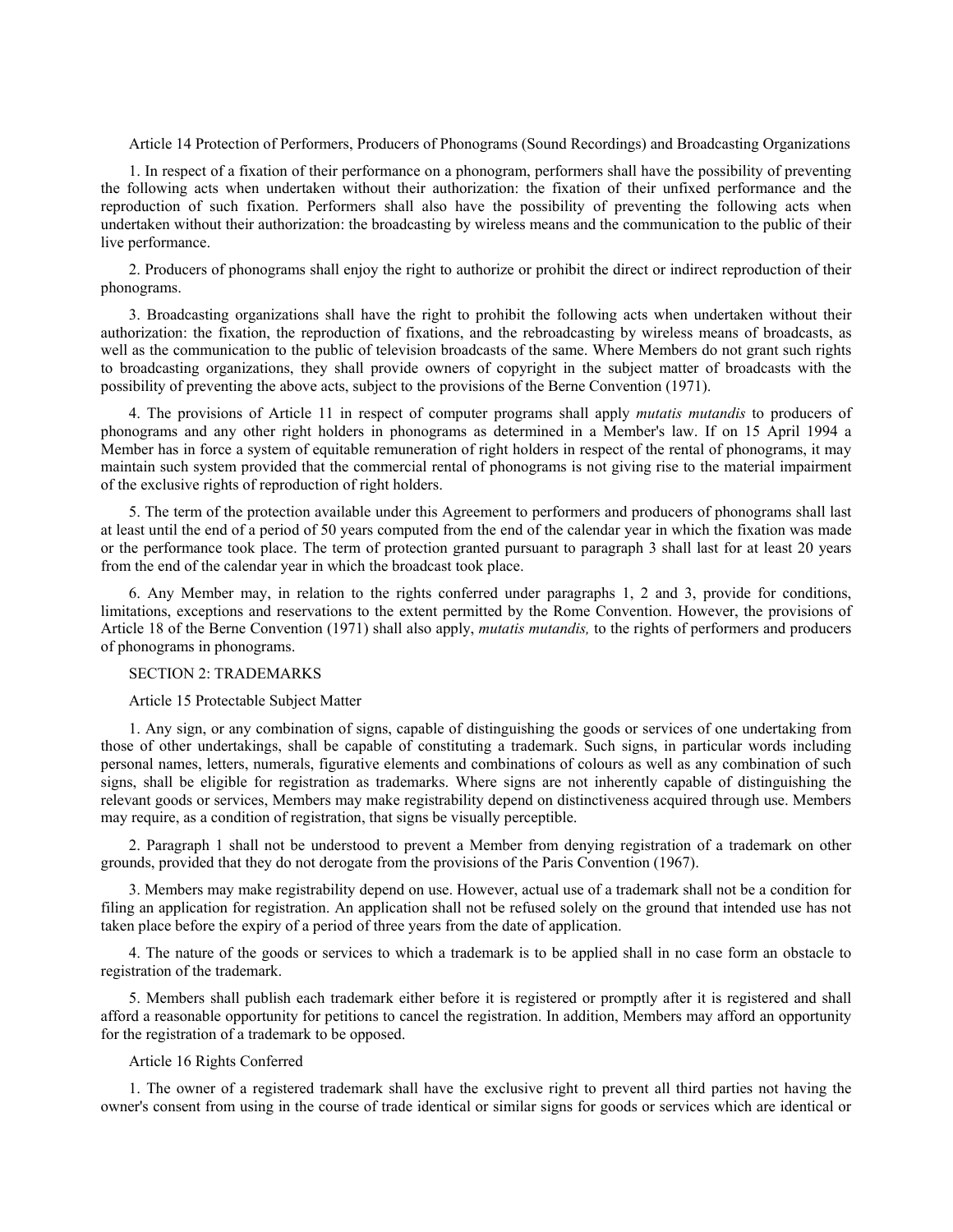similar to those in respect of which the trademark is registered where such use would result in a likelihood of confusion. In case of the use of an identical sign for identical goods or services, a likelihood of confusion shall be presumed. The rights described above shall not prejudice any existing prior rights, nor shall they affect the possibility of Members making rights available on the basis of use.

2. Article 6 *bis* of the Paris Convention (1967) shall apply, *mutatis mutandis,* to services. In determining whether a trademark is well-known, Members shall take account of the knowledge of the trademark in the relevant sector of the public, including knowledge in the Member concerned which has been obtained as a result of the promotion of the trademark.

3. Article 6 *bis* of the Paris Convention (1967) shall apply, *mutatis mutandis,* to goods or services which are not similar to those in respect of which a trademark is registered, provided that use of that trademark in relation to those goods or services would indicate a connection between those goods or services and the owner of the registered trademark and provided that the interests of the owner of the registered trademark are likely to be damaged by such use.

#### Article 17 Exceptions

Members may provide limited exceptions to the rights conferred by a trademark, such as fair use of descriptive terms, provided that such exceptions take account of the legitimate interests of the owner of the trademark and of third parties.

#### Article 18 Term of Protection

Initial registration, and each renewal of registration, of a trademark shall be for a term of no less than seven years. The registration of a trademark shall be renewable indefinitely.

### Article 19 Requirement of Use

1. If use is required to maintain a registration, the registration may be cancelled only after an uninterrupted period of at least three years of non-use, unless valid reasons based on the existence of obstacles to such use are shown by the trademark owner. Circumstances arising independently of the will of the owner of the trademark which constitute an obstacle to the use of the trademark, such as import restrictions on or other government requirements for goods or services protected by the trademark, shall be recognized as valid reasons for non-use.

2. When subject to the control of its owner, use of a trademark by another person shall be recognized as use of the trademark for the purpose of maintaining the registration.

# Article 20 Other Requirements

The use of a trademark in the course of trade shall not be unjustifiably encumbered by special requirements, such as use with another trademark, use in a special form or use in a manner detrimental to its capability to distinguish the goods or services of one undertaking from those of other undertakings. This will not preclude a requirement prescribing the use of the trademark identifying the undertaking producing the goods or services along with, but without linking it to, the trademark distinguishing the specific goods or services in question of that undertaking.

# Article 21 Licensing and Assignment

Members may determine conditions on the licensing and assignment of trademarks, it being understood that the compulsory licensing of trademarks shall not be permitted and that the owner of a registered trademark shall have the right to assign the trademark with or without the transfer of the business to which the trademark belongs.

#### Vol 10: SECTION 3: GEOGRAPHICAL INDICATIONS

#### Article 22 Protection of Geographical Indications

1. Geographical indications are, for the purposes of this Agreement, indications which identify a good as originating in the territory of a Member, or a region or locality in that territory, where a given quality, reputation or other characteristic of the good is essentially attributable to its geographical origin.

2. In respect of geographical indications, Members shall provide the legal means for interested parties to prevent:

(a) the use of any means in the designation or presentation of a good that indicates or suggests that the good in question originates in a geographical area other than the true place of origin in a manner which misleads the public as to the geographical origin of the good;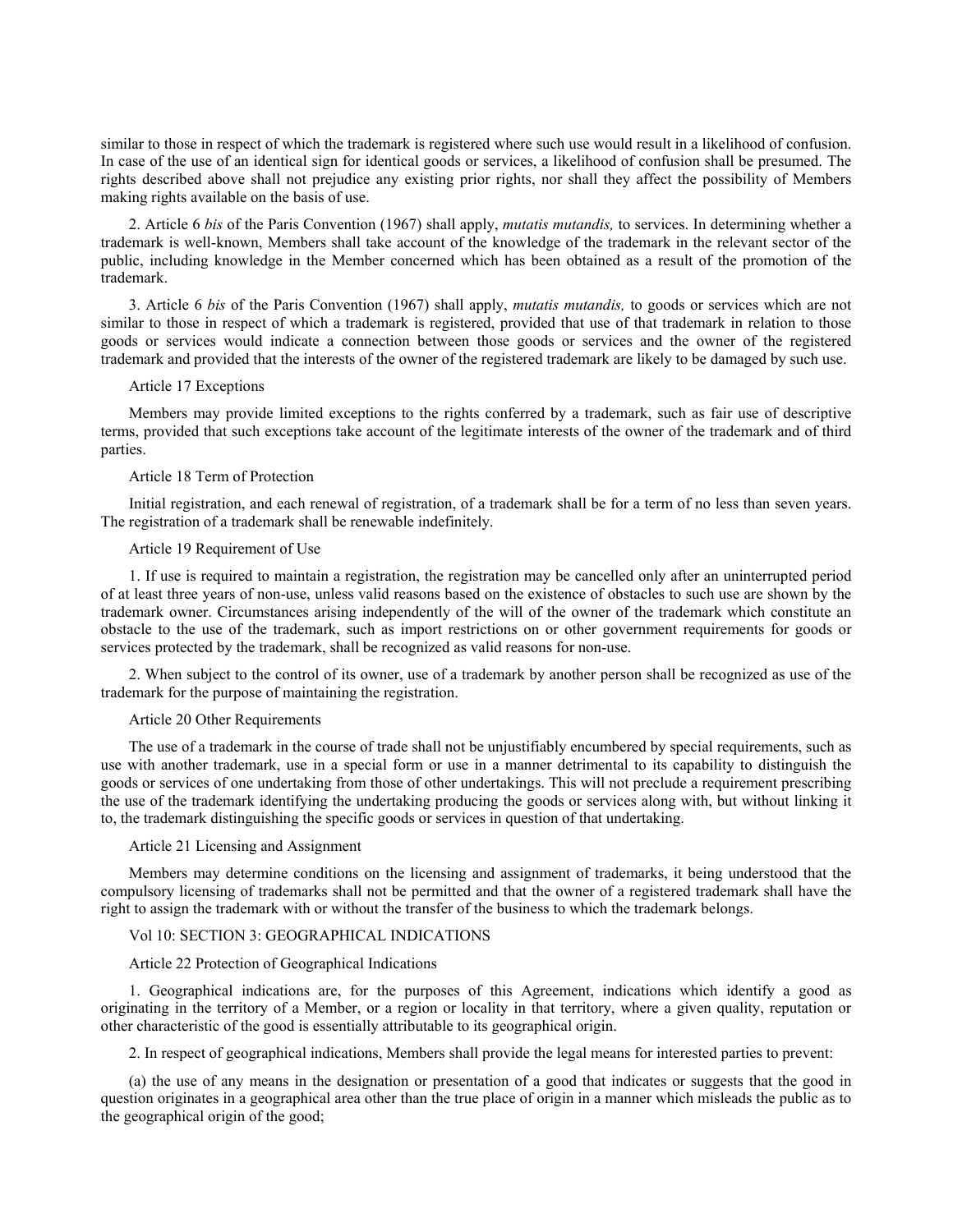(b) any use which constitutes an act of unfair competition within the meaning of Article 10 *bis* of the Paris Convention (1967).

3. A Member shall, *ex officio* if its legislation so permits or at the request of an interested party, refuse or invalidate the registration of a trademark which contains or consists of a geographical indication with respect to goods not originating in the territory indicated, if use of the indication in the trademark for such goods in that Member is of such a nature as to mislead the public as to the true place of origin.

4. The protection under paragraphs 1, 2 and 3 shall be applicable against a geographical indication which, although literally true as to the territory, region or locality in which the goods originate, falsely represents to the public that the goods originate in another territory.

Article 23 Additional Protection for Geographical Indications for Wines and Spirits

1. Each Member shall provide the legal means for interested parties to prevent use of a geographical indication identifying wines for wines not originating in the place indicated by the geographical indication in question or identifying spirits for spirits not originating in the place indicated by the geographical indication in question, even where the true origin of the goods is indicated or the geographical indication is used in translation or accompanied by expressions such as ''kind'', ''type'', ''style'', ''imitation'' or the like.n4

2. The registration of a trademark for wines which contains or consists of a geographical indication identifying wines or for spirits which contains or consists of a geographical indication identifying spirits shall be refused or invalidated, *ex officio* if a Member's legislation so permits or at the request of an interested party, with respect to such wines or spirits not having this origin.

3. In the case of homonymous geographical indications for wines, protection shall be accorded to each indication, subject to the provisions of paragraph 4 of Article 22. Each Member shall determine the practical conditions under which the homonymous indications in question will be differentiated from each other, taking into account the need to ensure equitable treatment of the producers concerned and that consumers are not misled.

4. In order to facilitate the protection of geographical indications for wines, negotiations shall be undertaken in the Council for TRIPS concerning the establishment of a multilateral system of notification and registration of geographical indications for wines eligible for protection in those Members participating in the system.

Article 24 International Negotiations; Exceptions

1. Members agree to enter into negotiations aimed at increasing the protection of individual geographical indications under Article 23. The provisions of paragraphs 4 through 8 below shall not be used by a Member to refuse to conduct negotiations or to conclude bilateral or multilateral agreements. In the context of such negotiations, Members shall be willing to consider the continued applicability of these provisions to individual geographical indications whose use was the subject of such negotiations.

2. The Council for TRIPS shall keep under review the application of the provisions of this Section; the first such review shall take place within two years of the entry into force of the WTO Agreement. Any matter affecting the compliance with the obligations under these provisions may be drawn to the attention of the Council, which, at the request of a Member, shall consult with any Member or Members in respect of such matter in respect of which it has not been possible to find a satisfactory solution through bilateral or plurilateral consultations between the Members concerned. The Council shall take such action as may be agreed to facilitate the operation and further the objectives of this Section.

3. In implementing this Section, a Member shall not diminish the protection of geographical indications that existed in that Member immediately prior to the date of entry into force of the WTO Agreement.

4. Nothing in this Section shall require a Member to prevent continued and similar use of a particular geographical indication of another Member identifying wines or spirits in connection with goods or services by any of its nationals or domiciliaries who have used that geographical indication in a continuous manner with regard to the same or related goods or services in the territory of that Member either (*a*) for at least 10 years preceding 15 April 1994 or (*b*) in good faith preceding that date.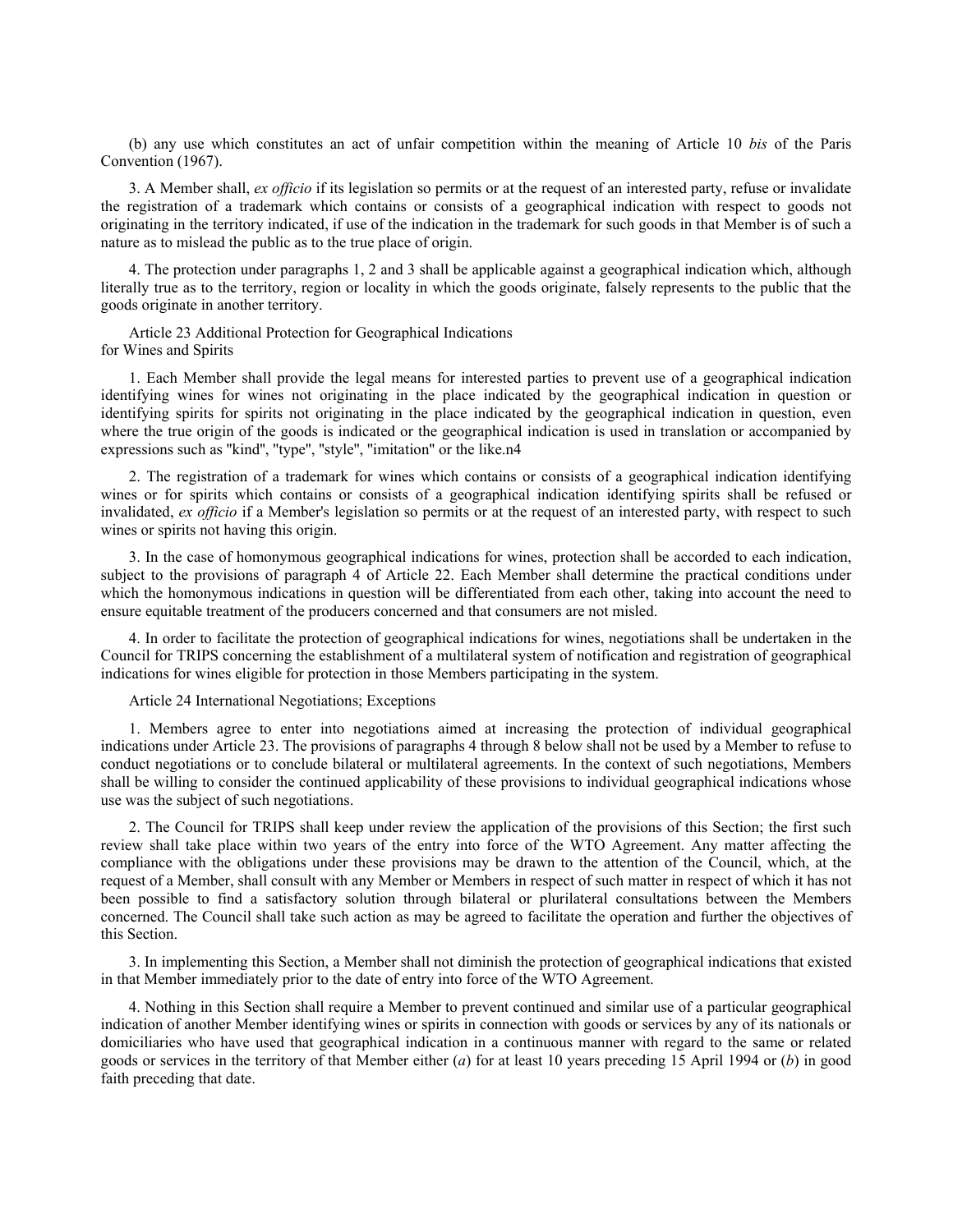5. Where a trademark has been applied for or registered in good faith, or where rights to a trademark have been acquired through use in good faith either:

(a) before the date of application of these provisions in that Member as defined in Part VI; or

(b) before the geographical indication is protected in its country of origin;measures adopted to implement this Section shall not prejudice eligibility for or the validity of the registration of a trademark, or the right to use a trademark, on the basis that such a trademark is identical with, or similar to, a geographical indication.

6. Nothing in this Section shall require a Member to apply its provisions in respect of a geographical indication of any other Member with respect to goods or services for which the relevant indication is identical with the term customary in common language as the common name for such goods or services in the territory of that Member. Nothing in this Section shall require a Member to apply its provisions in respect of a geographical indication of any other Member with respect to products of the vine for which the relevant indication is identical with the customary name of a grape variety existing in the territory of that Member as of the date of entry into force of the WTO Agreement.

7. A Member may provide that any request made under this Section in connection with the use or registration of a trademark must be presented within five years after the adverse use of the protected indication has become generally known in that Member or after the date of registration of the trademark in that Member provided that the trademark has been published by that date, if such date is earlier than the date on which the adverse use became generally known in that Member, provided that the geographical indication is not used or registered in bad faith.

8. The provisions of this Section shall in no way prejudice the right of any person to use, in the course of trade, that person's name or the name of that person's predecessor in business, except where such name is used in such a manner as to mislead the public.

9. There shall be no obligation under this Agreement to protect geographical indications which are not or cease to be protected in their country of origin, or which have fallen into disuse in that country.

# Vol 10: SECTION 4: INDUSTRIAL DESIGNS

Article 25 Requirements for Protection

1. Members shall provide for the protection of independently created industrial designs that are new or original. Members may provide that designs are not new or original if they do not significantly differ from known designs or combinations of known design features. Members may provide that such protection shall not extend to designs dictated essentially by technical or functional considerations.

2. Each Member shall ensure that requirements for securing protection for textile designs, in particular in regard to any cost, examination or publication, do not unreasonably impair the opportunity to seek and obtain such protection. Members shall be free to meet this obligation through industrial design law or through copyright law.

## Article 26 Protection

1. The owner of a protected industrial design shall have the right to prevent third parties not having the owner's consent from making, selling or importing articles bearing or embodying a design which is a copy, or substantially a copy, of the protected design, when such acts are undertaken for commercial purposes.

2. Members may provide limited exceptions to the protection of industrial designs, provided that such exceptions do not unreasonably conflict with the normal exploitation of protected industrial designs and do not unreasonably prejudice the legitimate interests of the owner of the protected design, taking account of the legitimate interests of third parties.

3. The duration of protection available shall amount to at least 10 years.

Vol 10: SECTION 5: PATENTS

## Article 27 Patentable Subject Matter

1. Subject to the provisions of paragraphs 2 and 3, patents shall be available for any inventions, whether products or processes, in all fields of technology, provided that they are new, involve an inventive step and are capable of industrial application.n5 Subject to paragraph 4 of Article 65, paragraph 8 of Article 70 and paragraph 3 of this Article, patents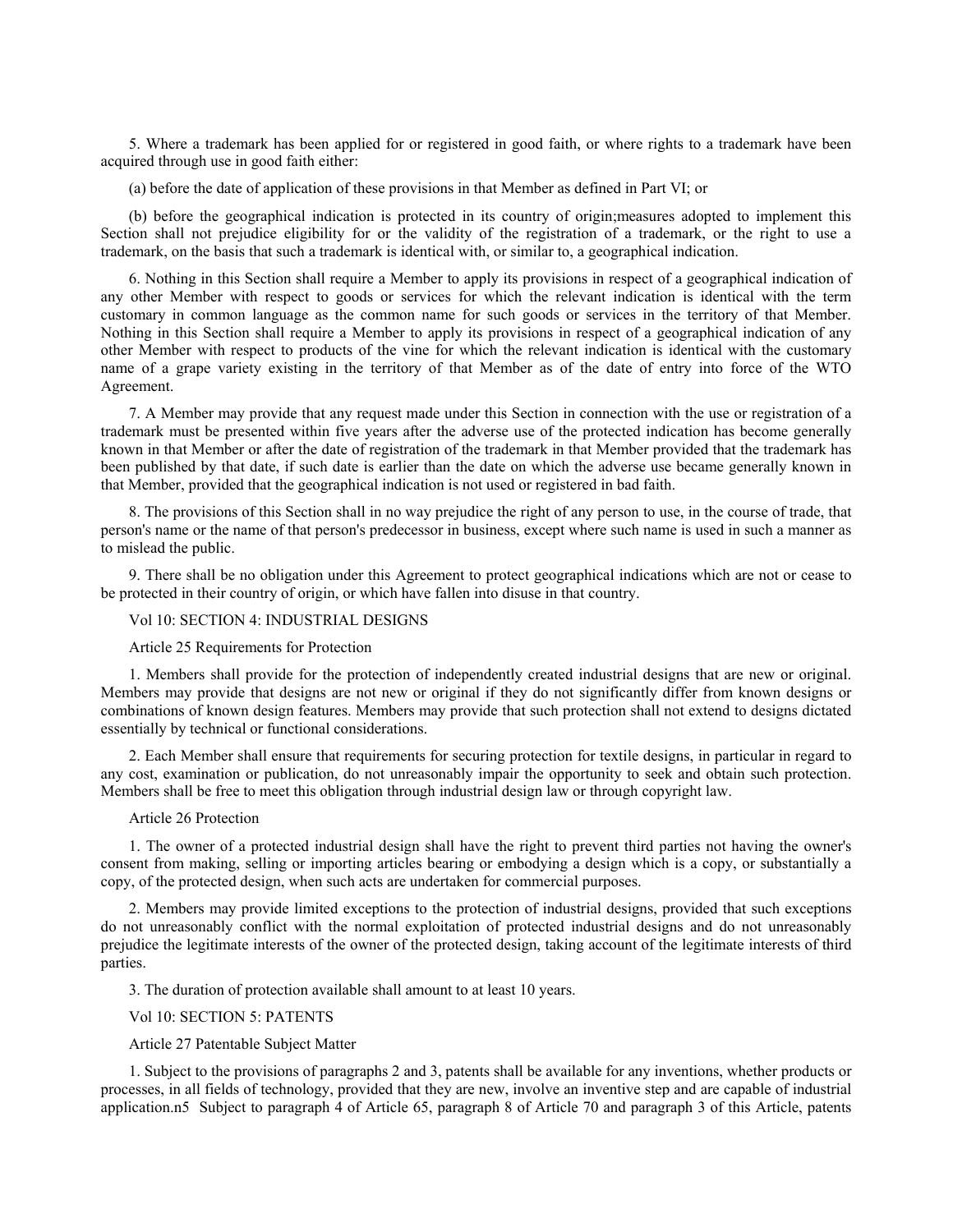shall be available and patent rights enjoyable without discrimination as to the place of invention, the field of technology and whether products are imported or locally produced.

2. Members may exclude from patentability inventions, the prevention within their territory of the commercial exploitation of which is necessary to protect *ordre public* or morality, including to protect human, animal or plant life or health or to avoid serious prejudice to the environment, provided that such exclusion is not made merely because the exploitation is prohibited by their law.

3. Members may also exclude from patentability:

(a) diagnostic, therapeutic and surgical methods for the treatment of humans or animals;

(b) plants and animals other than micro-organisms, and essentially biological processes for the production of plants or animals other than non-biological and microbiological processes. However, Members shall provide for the protection of plant varieties either by patents or by an effective *sui generis* system or by any combination thereof. The provisions of this subparagraph shall be reviewed four years after the date of entry into force of the WTO Agreement.

Article 28 Rights Conferred

1. A patent shall confer on its owner the following exclusive rights:

(a) where the subject matter of a patent is a product, to prevent third parties not having the owner's consent from the acts of: making, using, offering for sale, selling, or importingn6 for these purposes that product;

(b) where the subject matter of a patent is a process, to prevent third parties not having the owner's consent from the act of using the process, and from the acts of: using, offering for sale, selling, or importing for these purposes at least the product obtained directly by that process.

2. Patent owners shall also have the right to assign, or transfer by succession, the patent and to conclude licensing contracts.

Article 29 Conditions on Patent Applicants

1. Members shall require that an applicant for a patent shall disclose the invention in a manner sufficiently clear and complete for the invention to be carried out by a person skilled in the art and may require the applicant to indicate the best mode for carrying out the invention known to the inventor at the filing date or, where priority is claimed, at the priority date of the application.

2. Members may require an applicant for a patent to provide information concerning the applicant's corresponding foreign applications and grants.

Article 30 Exceptions to Rights Conferred

Members may provide limited exceptions to the exclusive rights conferred by a patent, provided that such exceptions do not unreasonably conflict with a normal exploitation of the patent and do not unreasonably prejudice the legitimate interests of the patent owner, taking account of the legitimate interests of third parties.

Article 31 Other Use Without Authorization of the Right Holder

Where the law of a Member allows for other usen7 of the subject matter of a patent without the authorization of the right holder, including use by the government or third parties authorized by the government, the following provisions shall be respected:

(a) authorization of such use shall be considered on its individual merits;

(b) such use may only be permitted if, prior to such use, the proposed user has made efforts to obtain authorization from the right holder on reasonable commercial terms and conditions and that such efforts have not been successful within a reasonable period of time. This requirement may be waived by a Member in the case of a national emergency or other circumstances of extreme urgency or in cases of public non-commercial use. In situations of national emergency or other circumstances of extreme urgency, the right holder shall, nevertheless, be notified as soon as reasonably practicable. In the case of public non-commercial use, where the government or contractor, without making a patent search, knows or has demonstrable grounds to know that a valid patent is or will be used by or for the government, the right holder shall be informed promptly;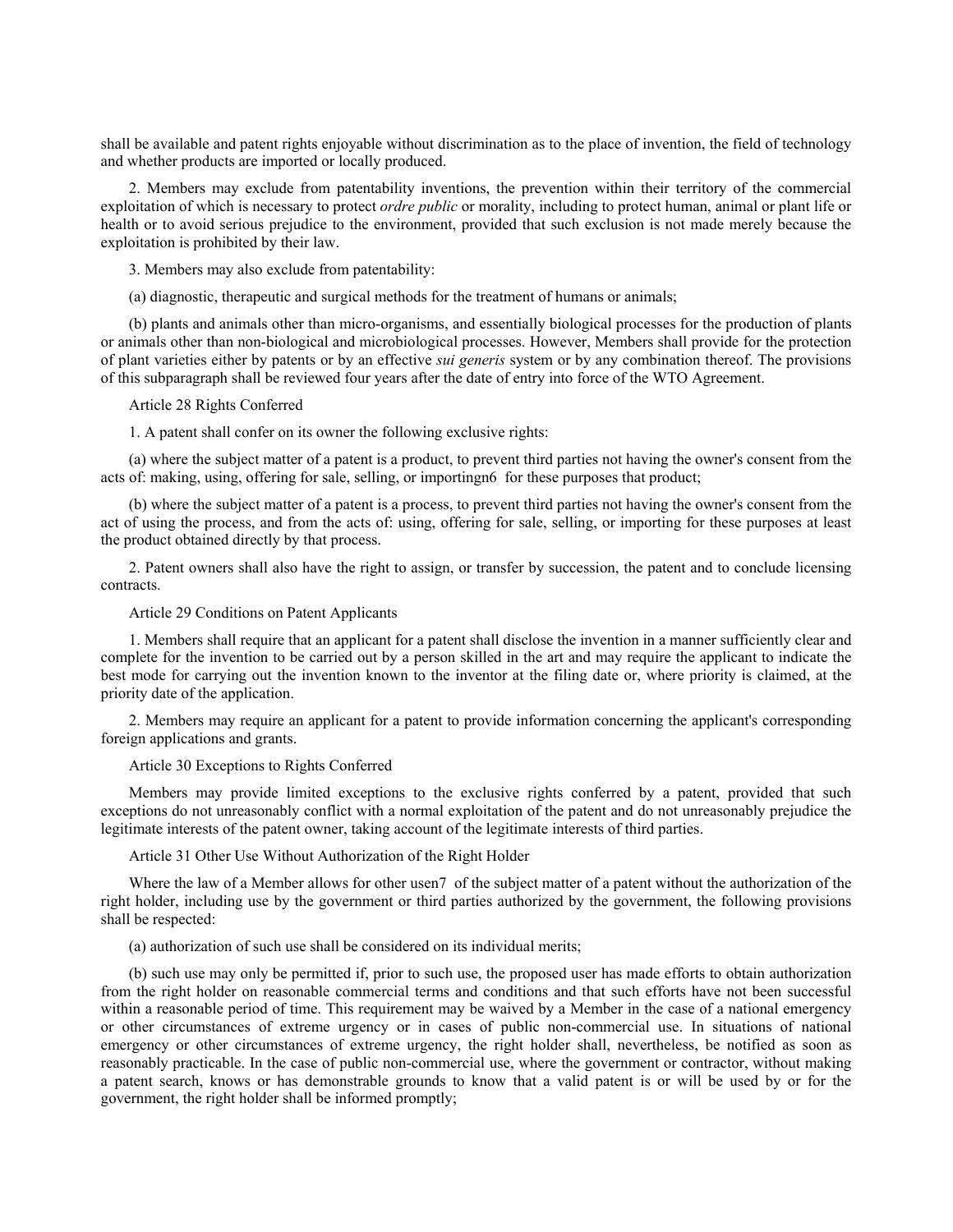(c) the scope and duration of such use shall be limited to the purpose for which it was authorized, and in the case of semi-conductor technology shall only be for public non-commercial use or to remedy a practice determined after judicial or administrative process to be anti-competitive;

(d) such use shall be non-exclusive;

(e) such use shall be non-assignable, except with that part of the enterprise or goodwill which enjoys such use;

(f) any such use shall be authorized predominantly for the supply of the domestic market of the Member authorizing such use;

(g) authorization for such use shall be liable, subject to adequate protection of the legitimate interests of the persons so authorized, to be terminated if and when the circumstances which led to it cease to exist and are unlikely to recur. The competent authority shall have the authority to review, upon motivated request, the continued existence of these circumstances;

(h) the right holder shall be paid adequate remuneration in the circumstances of each case, taking into account the economic value of the authorization;

(i) the legal validity of any decision relating to the authorization of such use shall be subject to judicial review or other independent review by a distinct higher authority in that Member;

(j) any decision relating to the remuneration provided in respect of such use shall be subject to judicial review or other independent review by a distinct higher authority in that Member;

(k) Members are not obliged to apply the conditions set forth in subparagraphs (b) and (f) where such use is permitted to remedy a practice determined after judicial or administrative process to be anti-competitive. The need to correct anti-competitive practices may be taken into account in determining the amount of remuneration in such cases. Competent authorities shall have the authority to refuse termination of authorization if and when the conditions which led to such authorization are likely to recur;

(l) where such use is authorized to permit the exploitation of a patent (''the second patent'') which cannot be exploited without infringing another patent (''the first patent''), the following additional conditions shall apply:

(i) the invention claimed in the second patent shall involve an important technical advance of considerable economic significance in relation to the invention claimed in the first patent;

(ii) the owner of the first patent shall be entitled to a cross-licence on reasonable terms to use the invention claimed in the second patent; and

(iii) the use authorized in respect of the first patent shall be non-assignable except with the assignment of the second patent.

Article 32 Revocation/Forfeiture

An opportunity for judicial review of any decision to revoke or forfeit a patent shall be available.

Article 33 Term of Protection

The term of protection available shall not end before the expiration of a period of twenty years counted from the filing date.n8

Article 34 Process Patents: Burden of Proof

1. For the purposes of civil proceedings in respect of the infringement of the rights of the owner referred to in paragraph 1(b) of Article 28, if the subject matter of a patent is a process for obtaining a product, the judicial authorities shall have the authority to order the defendant to prove that the process to obtain an identical product is different from the patented process. Therefore, Members shall provide, in at least one of the following circumstances, that any identical product when produced without the consent of the patent owner shall, in the absence of proof to the contrary, be deemed to have been obtained by the patented process:

(a) if the product obtained by the patented process is new;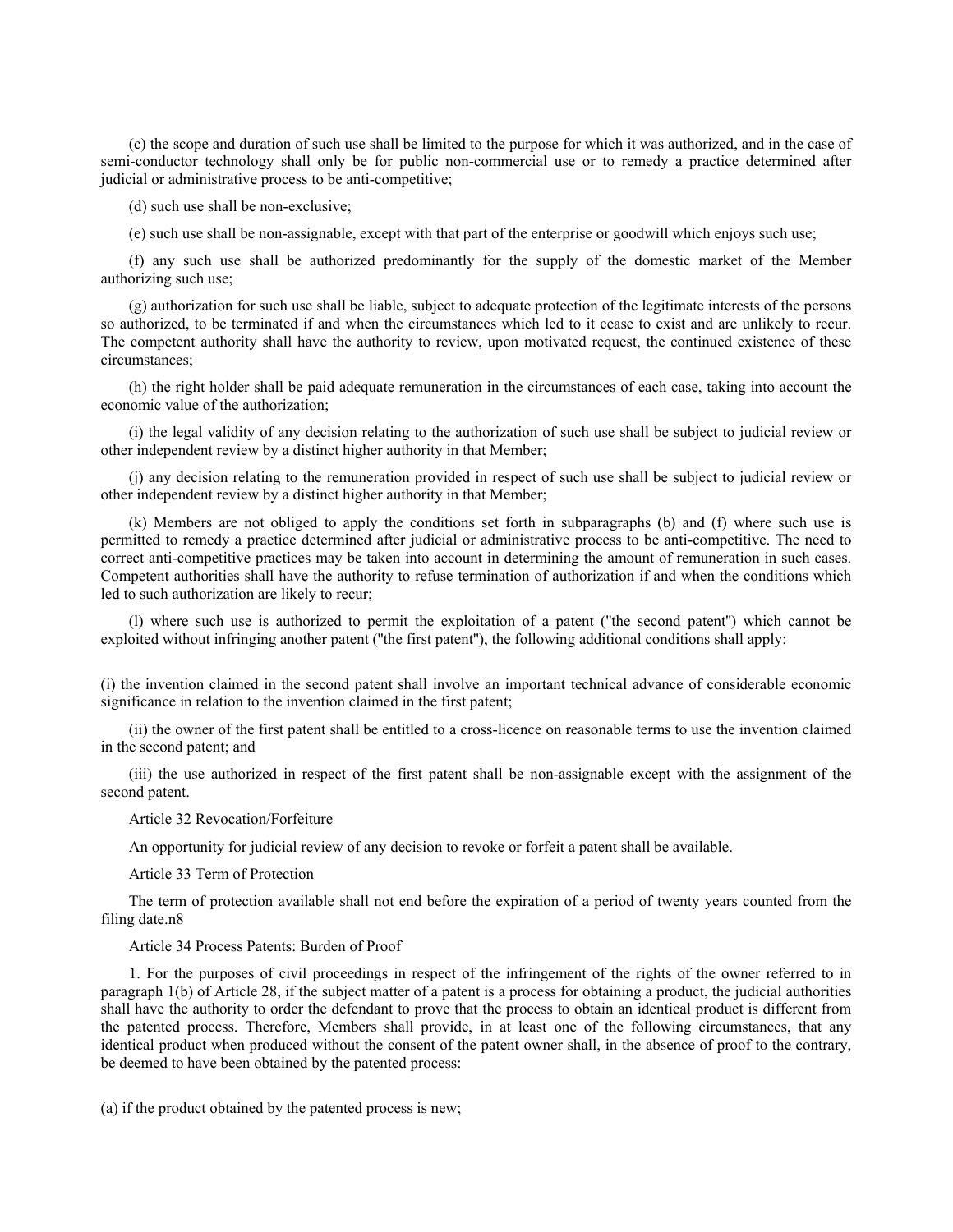(b) if there is a substantial likelihood that the identical product was made by the process and the owner of the patent has been unable through reasonable efforts to determine the process actually used.

2. Any Member shall be free to provide that the burden of proof indicated in paragraph 1 shall be on the alleged infringer only if the condition referred to in subparagraph (a) is fulfilled or only if the condition referred to in subparagraph (b) is fulfilled.

3. In the adduction of proof to the contrary, the legitimate interests of defendants in protecting their manufacturing and business secrets shall be taken into account.

## Vol 10: SECTION 6: LAYOUT-DESIGNS (TOPOGRAPHIES) OF INTEGRATED CIRCUITS

Article 35 Relation to the IPIC Treaty

Members agree to provide protection to the layout-designs (topographies) of integrated circuits (referred to in this Agreement as ''layout-designs'') in accordance with Articles 2 through 7 (other than paragraph 3 of Article 6), Article 12 and paragraph 3 of Article 16 of the Treaty on Intellectual Property in Respect of Integrated Circuits and, in addition, to comply with the following provisions.

Article 36 Scope of the Protection

Subject to the provisions of paragraph 1 of Article 37, Members shall consider unlawful the following acts if performed without the authorization of the right holder:n9 importing, selling, or otherwise distributing for commercial purposes a protected layout-design, an integrated circuit in which a protected layout-design is incorporated, or an article incorporating such an integrated circuit only in so far as it continues to contain an unlawfully reproduced layout-design.

Article 37 Acts Not Requiring the Authorization of the Right Holder

1. Notwithstanding Article 36, no Member shall consider unlawful the performance of any of the acts referred to in that Article in respect of an integrated circuit incorporating an unlawfully reproduced layout-design or any article incorporating such an integrated circuit where the person performing or ordering such acts did not know and had no reasonable ground to know, when acquiring the integrated circuit or article incorporating such an integrated circuit, that it incorporated an unlawfully reproduced layout-design. Members shall provide that, after the time that such person has received sufficient notice that the layout-design was unlawfully reproduced, that person may perform any of the acts with respect to the stock on hand or ordered before such time, but shall be liable to pay to the right holder a sum equivalent to a reasonable royalty such as would be payable under a freely negotiated licence in respect of such a layout-design.

2. The conditions set out in subparagraphs (a) through (k) of Article 31 shall apply *mutatis mutandis* in the event of any non-voluntary licensing of a layout-design or of its use by or for the government without the authorization of the right holder.

### Article 38 Term of Protection

1. In Members requiring registration as a condition of protection, the term of protection of layout-designs shall not end before the expiration of a period of 10 years counted from the date of filing an application for registration or from the first commercial exploitation wherever in the world it occurs.

2. In Members not requiring registration as a condition for protection, layout-designs shall be protected for a term of no less than 10 years from the date of the first commercial exploitation wherever in the world it occurs.

3. Notwithstanding paragraphs 1 and 2, a Member may provide that protection shall lapse 15 years after the creation of the layout-design.

### Vol 10: SECTION 7: PROTECTION OF UNDISCLOSED INFORMATION

Article 39

1. In the course of ensuring effective protection against unfair competition as provided in Article 10*bis* of the Paris Convention (1967), Members shall protect undisclosed information in accordance with paragraph 2 and data submitted to governments or governmental agencies in accordance with paragraph 3.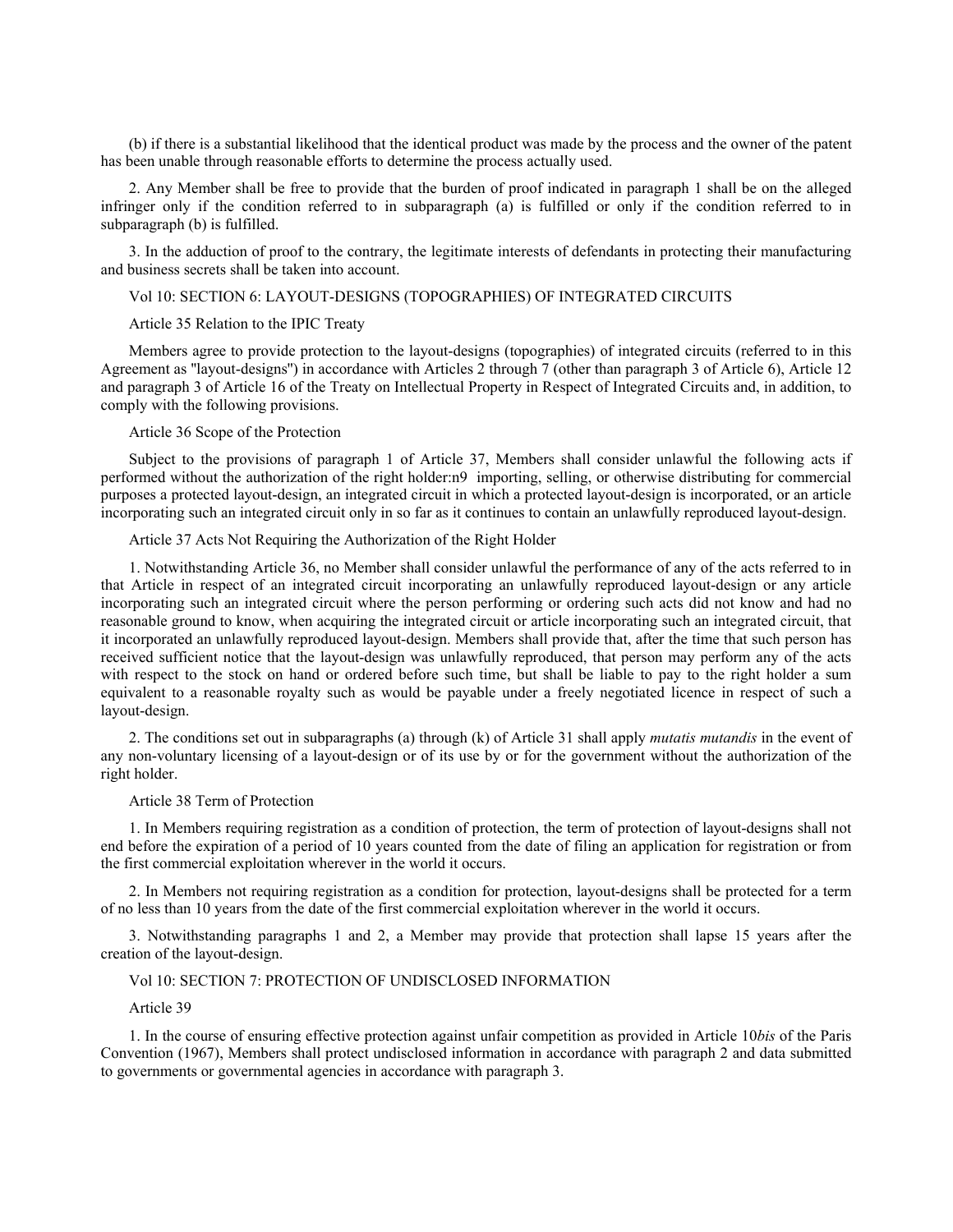2. Natural and legal persons shall have the possibility of preventing information lawfully within their control from being disclosed to, acquired by, or used by others without their consent in a manner contrary to honest commercial practicesn10 so long as such information:

(a) is secret in the sense that it is not, as a body or in the precise configuration and assembly of its components, generally known among or readily accessible to persons within the circles that normally deal with the kind of information in question;

(b) has commercial value because it is secret; and

(c) has been subject to reasonable steps under the circumstances, by the person lawfully in control of the information, to keep it secret.

3. Members, when requiring, as a condition of approving the marketing of pharmaceutical or of agricultural chemical products which utilize new chemical entities, the submission of undisclosed test or other data, the origination of which involves a considerable effort, shall protect such data against unfair commercial use. In addition, Members shall protect such data against disclosure, except where necessary to protect the public, or unless steps are taken to ensure that the data are protected against unfair commercial use.

Vol 10: SECTION 8: CONTROL OF ANTI-COMPETITIVE PRACTICES IN CONTRACTUAL LICENCES

Article 40

1. Members agree that some licensing practices or conditions pertaining to intellectual property rights which restrain competition may have adverse effects on trade and may impede the transfer and dissemination of technology.

2. Nothing in this Agreement shall prevent Members from specifying in their legislation licensing practices or conditions that may in particular cases constitute an abuse of intellectual property rights having an adverse effect on competition in the relevant market. As provided above, a Member may adopt, consistently with the other provisions of this Agreement, appropriate measures to prevent or control such practices, which may include for example exclusive grantback conditions, conditions preventing challenges to validity and coercive package licensing, in the light of the relevant laws and regulations of that Member.

3. Each Member shall enter, upon request, into consultations with any other Member which has cause to believe that an intellectual property right owner that is a national or domiciliary of the Member to which the request for consultations has been addressed is undertaking practices in violation of the requesting Member's laws and regulations on the subject matter of this Section, and which wishes to secure compliance with such legislation, without prejudice to any action under the law and to the full freedom of an ultimate decision of either Member. The Member addressed shall accord full and sympathetic consideration to, and shall afford adequate opportunity for, consultations with the requesting Member, and shall cooperate through supply of publicly available non-confidential information of relevance to the matter in question and of other information available to the Member, subject to domestic law and to the conclusion of mutually satisfactory agreements concerning the safeguarding of its confidentiality by the requesting Member.

4. A Member whose nationals or domiciliaries are subject to proceedings in another Member concerning alleged violation of that other Member's laws and regulations on the subject matter of this Section shall, upon request, be granted an opportunity for consultations by the other Member under the same conditions as those foreseen in paragraph 3.

PART III ENFORCEMENT OF INTELLECTUAL PROPERTY RIGHTS

## SECTION 1: GENERAL OBLIGATIONS

Article 41

1. Members shall ensure that enforcement procedures as specified in this Part are available under their law so as to permit effective action against any act of infringement of intellectual property rights covered by this Agreement, including expeditious remedies to prevent infringements and remedies which constitute a deterrent to further infringements. These procedures shall be applied in such a manner as to avoid the creation of barriers to legitimate trade and to provide for safeguards against their abuse.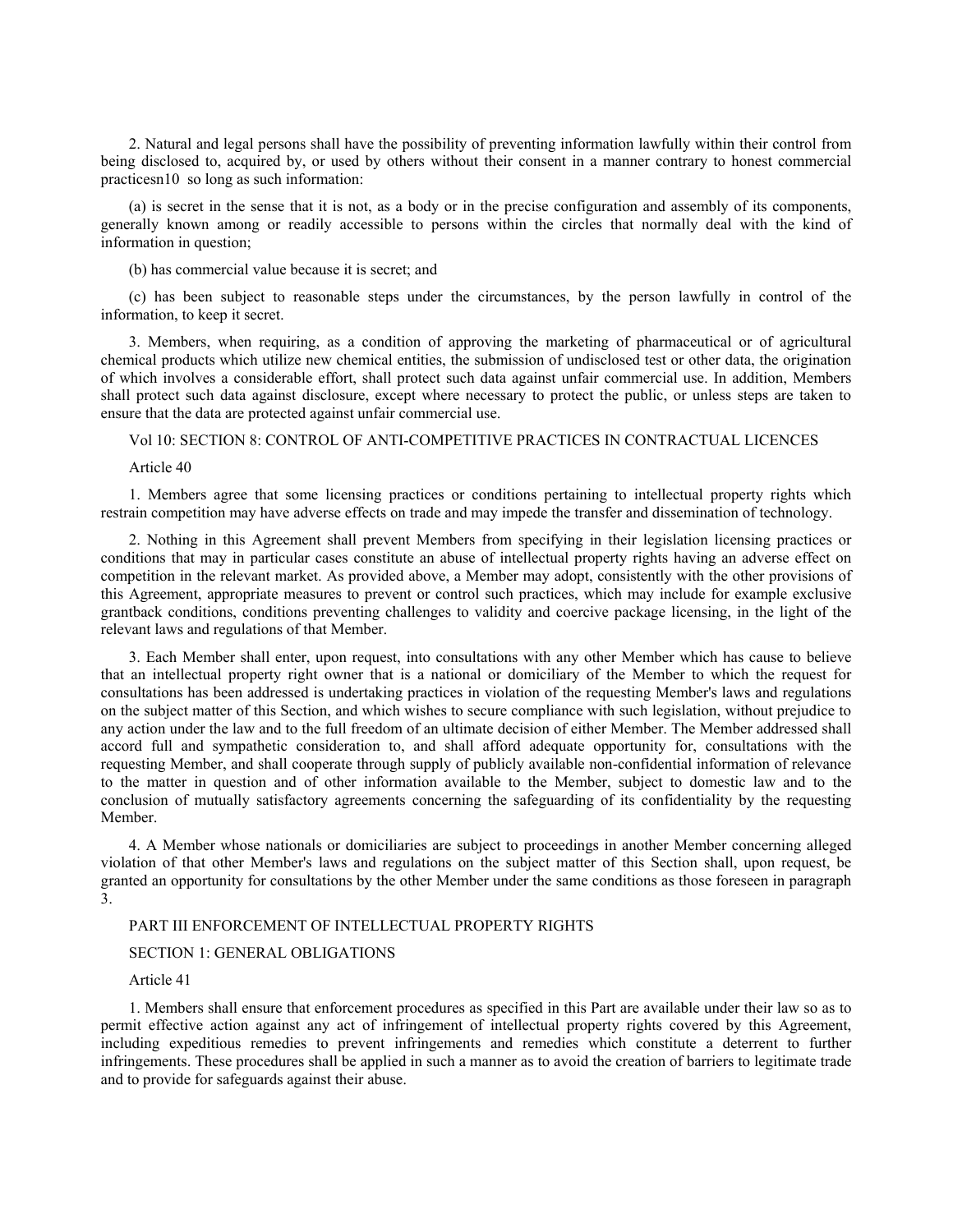2. Procedures concerning the enforcement of intellectual property rights shall be fair and equitable. They shall not be unnecessarily complicated or costly, or entail unreasonable time-limits or unwarranted delays.

3. Decisions on the merits of a case shall preferably be in writing and reasoned. They shall be made available at least to the parties to the proceeding without undue delay. Decisions on the merits of a case shall be based only on evidence in respect of which parties were offered the opportunity to be heard.

4. Parties to a proceeding shall have an opportunity for review by a judicial authority of final administrative decisions and, subject to jurisdictional provisions in a Member's law concerning the importance of a case, of at least the legal aspects of initial judicial decisions on the merits of a case. However, there shall be no obligation to provide an opportunity for review of acquittals in criminal cases.

5. It is understood that this Part does not create any obligation to put in place a judicial system for the enforcement of intellectual property rights distinct from that for the enforcement of law in general, nor does it affect the capacity of Members to enforce their law in general. Nothing in this Part creates any obligation with respect to the distribution of resources as between enforcement of intellectual property rights and the enforcement of law in general.

## SECTION 2: CIVIL AND ADMINISTRATIVE PROCEDURES AND REMEDIES

### Article 42 Fair and Equitable Procedures

Members shall make available to right holdersn11 civil judicial procedures concerning the enforcement of any intellectual property right covered by this Agreement. Defendants shall have the right to written notice which is timely and contains sufficient detail, including the basis of the claims. Parties shall be allowed to be represented by independent legal counsel, and procedures shall not impose overly burdensome requirements concerning mandatory personal appearances. All parties to such procedures shall be duly entitled to substantiate their claims and to present all relevant evidence. The procedure shall provide a means to identify and protect confidential information, unless this would be contrary to existing constitutional requirements.

#### Article 43 Evidence

1. The judicial authorities shall have the authority, where a party has presented reasonably available evidence sufficient to support its claims and has specified evidence relevant to substantiation of its claims which lies in the control of the opposing party, to order that this evidence be produced by the opposing party, subject in appropriate cases to conditions which ensure the protection of confidential information.

2. In cases in which a party to a proceeding voluntarily and without good reason refuses access to, or otherwise does not provide necessary information within a reasonable period, or significantly impedes a procedure relating to an enforcement action, a Member may accord judicial authorities the authority to make preliminary and final determinations, affirmative or negative, on the basis of the information presented to them, including the complaint or the allegation presented by the party adversely affected by the denial of access to information, subject to providing the parties an opportunity to be heard on the allegations or evidence.

### Article 44 Injunctions

1. The judicial authorities shall have the authority to order a party to desist from an infringement, *inter alia* to prevent the entry into the channels of commerce in their jurisdiction of imported goods that involve the infringement of an intellectual property right, immediately after customs clearance of such goods. Members are not obliged to accord such authority in respect of protected subject matter acquired or ordered by a person prior to knowing or having reasonable grounds to know that dealing in such subject matter would entail the infringement of an intellectual property right.

2. Notwithstanding the other provisions of this Part and provided that the provisions of Part II specifically addressing use by governments, or by third parties authorized by a government, without the authorization of the right holder are complied with, Members may limit the remedies available against such use to payment of remuneration in accordance with subparagraph (h) of Article 31. In other cases, the remedies under this Part shall apply or, where these remedies are inconsistent with a Member's law, declaratory judgments and adequate compensation shall be available.

### Article 45 Damages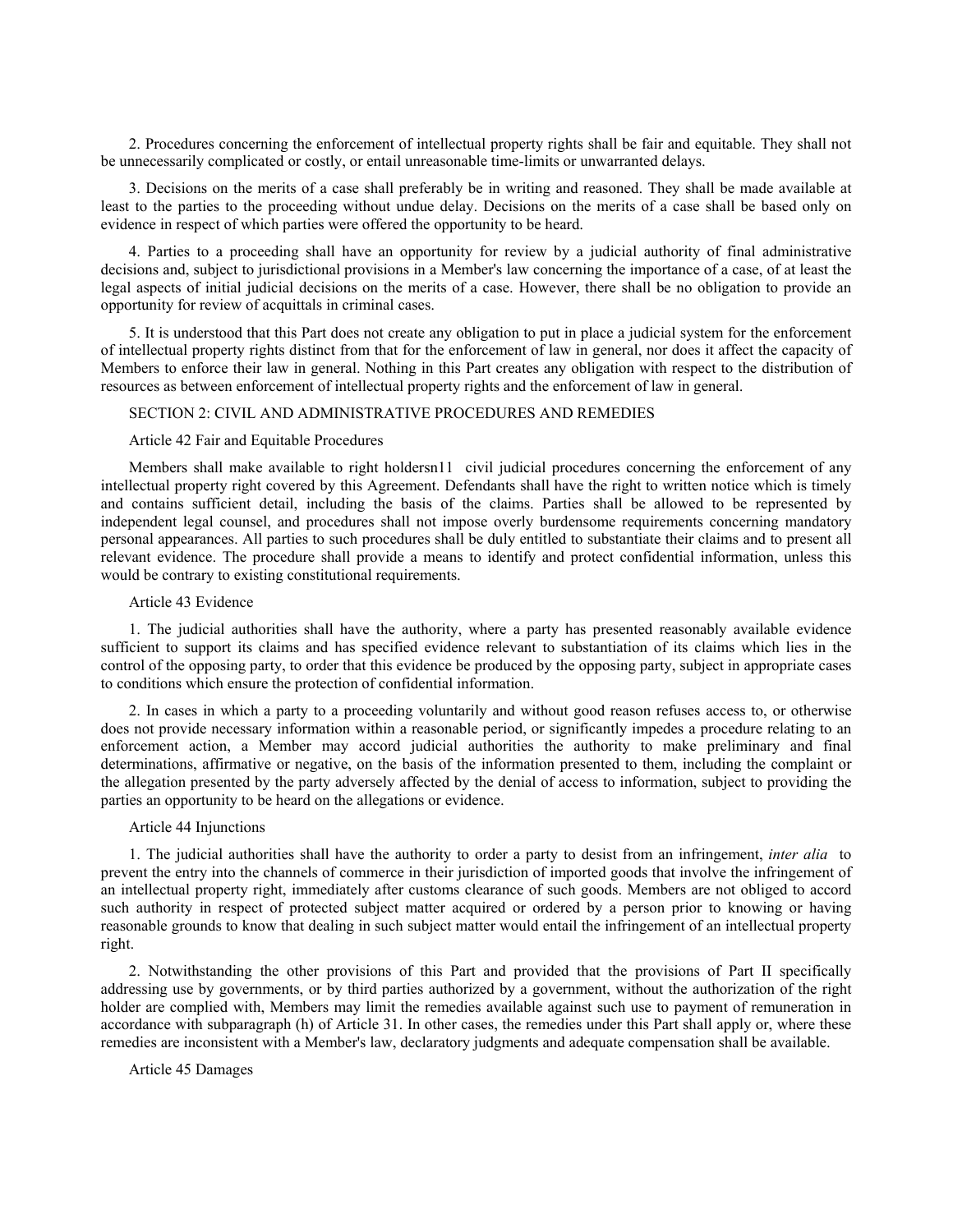1. The judicial authorities shall have the authority to order the infringer to pay the right holder damages adequate to compensate for the injury the right holder has suffered because of an infringement of that person's intellectual property right by an infringer who knowingly, or with reasonable grounds to know, engaged in infringing activity.

2. The judicial authorities shall also have the authority to order the infringer to pay the right holder expenses, which may include appropriate attorney's fees. In appropriate cases, Members may authorize the judicial authorities to order recovery of profits and/or payment of pre-established damages even where the infringer did not knowingly, or with reasonable grounds to know, engage in infringing activity.

### Article 46 Other Remedies

In order to create an effective deterrent to infringement, the judicial authorities shall have the authority to order that goods that they have found to be infringing be, without compensation of any sort, disposed of outside the channels of commerce in such a manner as to avoid any harm caused to the right holder, or, unless this would be contrary to existing constitutional requirements, destroyed. The judicial authorities shall also have the authority to order that materials and implements the predominant use of which has been in the creation of the infringing goods be, without compensation of any sort, disposed of outside the channels of commerce in such a manner as to minimize the risks of further infringements. In considering such requests, the need for proportionality between the seriousness of the infringement and the remedies ordered as well as the interests of third parties shall be taken into account. In regard to counterfeit trademark goods, the simple removal of the trademark unlawfully affixed shall not be sufficient, other than in exceptional cases, to permit release of the goods into the channels of commerce.

### Article 47 Right of Information

Members may provide that the judicial authorities shall have the authority, unless this would be out of proportion to the seriousness of the infringement, to order the infringer to inform the right holder of the identity of third persons involved in the production and distribution of the infringing goods or services and of their channels of distribution.

Article 48 Indemnification of the Defendant

1. The judicial authorities shall have the authority to order a party at whose request measures were taken and who has abused enforcement procedures to provide to a party wrongfully enjoined or restrained adequate compensation for the injury suffered because of such abuse. The judicial authorities shall also have the authority to order the applicant to pay the defendant expenses, which may include appropriate attorney's fees.

2. In respect of the administration of any law pertaining to the protection or enforcement of intellectual property rights, Members shall only exempt both public authorities and officials from liability to appropriate remedial measures where actions are taken or intended in good faith in the course of the administration of that law.

#### Article 49 Administrative Procedures

To the extent that any civil remedy can be ordered as a result of administrative procedures on the merits of a case, such procedures shall conform to principles equivalent in substance to those set forth in this Section.

## Vol 10: SECTION 3: PROVISIONAL MEASURES

Article 50

1. The judicial authorities shall have the authority to order prompt and effective provisional measures:

(a) to prevent an infringement of any intellectual property right from occurring, and in particular to prevent the entry into the channels of commerce in their jurisdiction of goods, including imported goods immediately after customs clearance;

(b) to preserve relevant evidence in regard to the alleged infringement.

2. The judicial authorities shall have the authority to adopt provisional measures *inaudita altera parte* where appropriate, in particular where any delay is likely to cause irreparable harm to the right holder, or where there is a demonstrable risk of evidence being destroyed.

3. The judicial authorities shall have the authority to require the applicant to provide any reasonably available evidence in order to satisfy themselves with a sufficient degree of certainty that the applicant is the right holder and that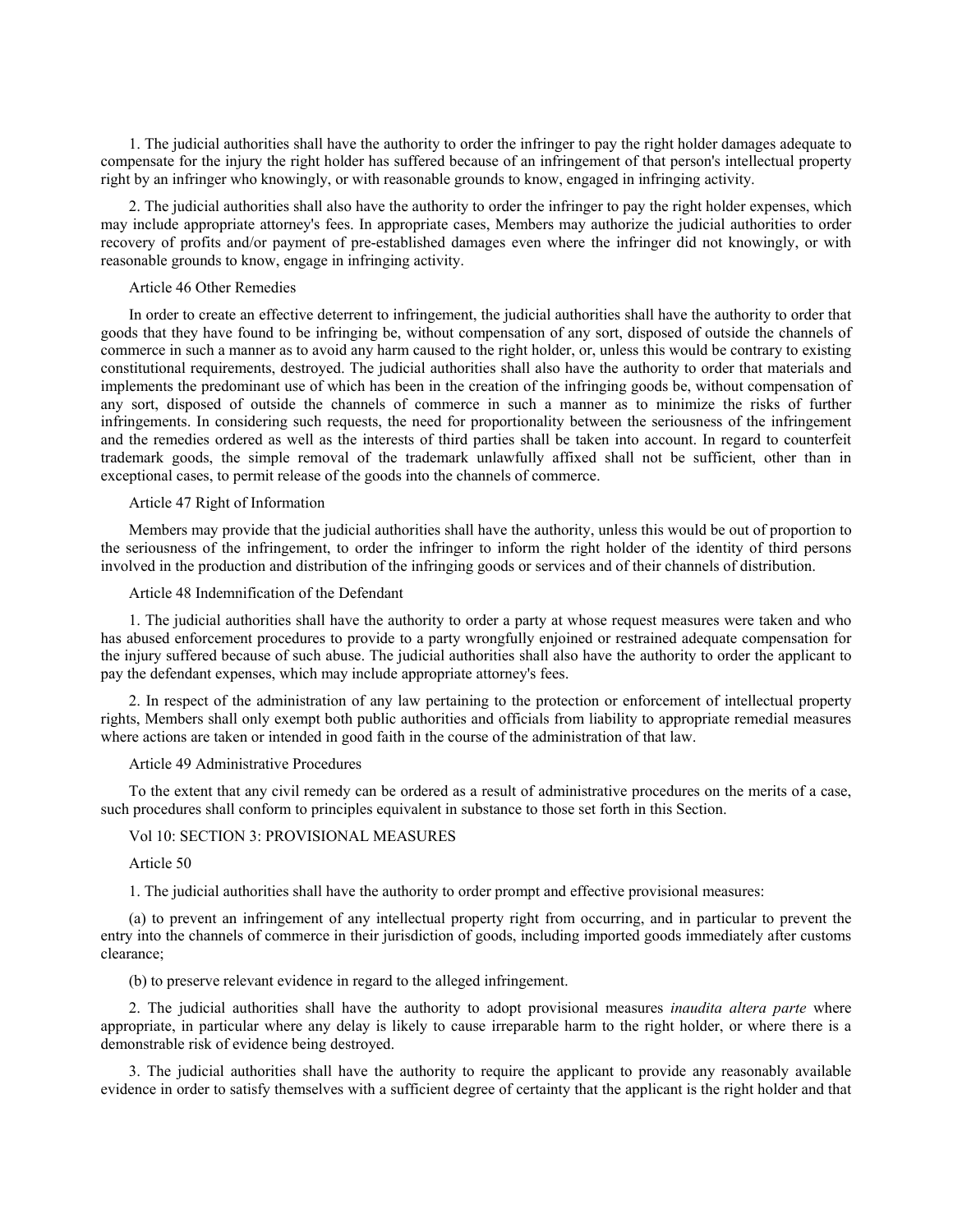the applicant's right is being infringed or that such infringement is imminent, and to order the applicant to provide a security or equivalent assurance sufficient to protect the defendant and to prevent abuse.

4. Where provisional measures have been adopted *inaudita altera parte,* the parties affected shall be given notice, without delay after the execution of the measures at the latest. A review, including a right to be heard, shall take place upon request of the defendant with a view to deciding, within a reasonable period after the notification of the measures, whether these measures shall be modified, revoked or confirmed.

5. The applicant may be required to supply other information necessary for the identification of the goods concerned by the authority that will execute the provisional measures.

6. Without prejudice to paragraph 4, provisional measures taken on the basis of paragraphs 1 and 2 shall, upon request by the defendant, be revoked or otherwise cease to have effect, if proceedings leading to a decision on the merits of the case are not initiated within a reasonable period, to be determined by the judicial authority ordering the measures where a Member's law so permits or, in the absence of such a determination, not to exceed 20 working days or 31 calendar days, whichever is the longer.

7. Where the provisional measures are revoked or where they lapse due to any act or omission by the applicant, or where it is subsequently found that there has been no infringement or threat of infringement of an intellectual property right, the judicial authorities shall have the authority to order the applicant, upon request of the defendant, to provide the defendant appropriate compensation for any injury caused by these measures.

8. To the extent that any provisional measure can be ordered as a result of administrative procedures, such procedures shall conform to principles equivalent in substance to those set forth in this Section.

# Vol 10: SECTION 4: SPECIAL REQUIREMENTS RELATED TO BORDER MEASURESn12

Article 51 Suspension of Release by Customs Authorities

Members shall, in conformity with the provisions set out below, adopt proceduresn13 to enable a right holder, who has valid grounds for suspecting that the importation of counterfeit trademark or pirated copyright goodsn14 may take place, to lodge an application in writing with competent authorities, administrative or judicial, for the suspension by the customs authorities of the release into free circulation of such goods. Members may enable such an application to be made in respect of goods which involve other infringements of intellectual property rights, provided that the requirements of this Section are met. Members may also provide for corresponding procedures concerning the suspension by the customs authorities of the release of infringing goods destined for exportation from their territories.

# Article 52 Application

Any right holder initiating the procedures under Article 51 shall be required to provide adequate evidence to satisfy the competent authorities that, under the laws of the country of importation, there is *prima facie* an infringement of the right holder's intellectual property right and to supply a sufficiently detailed description of the goods to make them readily recognizable by the customs authorities. The competent authorities shall inform the applicant within a reasonable period whether they have accepted the application and, where determined by the competent authorities, the period for which the customs authorities will take action.

# Article 53 Security or Equivalent Assurance

1. The competent authorities shall have the authority to require an applicant to provide a security or equivalent assurance sufficient to protect the defendant and the competent authorities and to prevent abuse. Such security or equivalent assurance shall not unreasonably deter recourse to these procedures.

2. Where pursuant to an application under this Section the release of goods involving industrial designs, patents, layout-designs or undisclosed information into free circulation has been suspended by customs authorities on the basis of a decision other than by a judicial or other independent authority, and the period provided for in Article 55 has expired without the granting of provisional relief by the duly empowered authority, and provided that all other conditions for importation have been complied with, the owner, importer, or consignee of such goods shall be entitled to their release on the posting of a security in an amount sufficient to protect the right holder for any infringement. Payment of such security shall not prejudice any other remedy available to the right holder, it being understood that the security shall be released if the right holder fails to pursue the right of action within a reasonable period of time.

Article 54 Notice of Suspension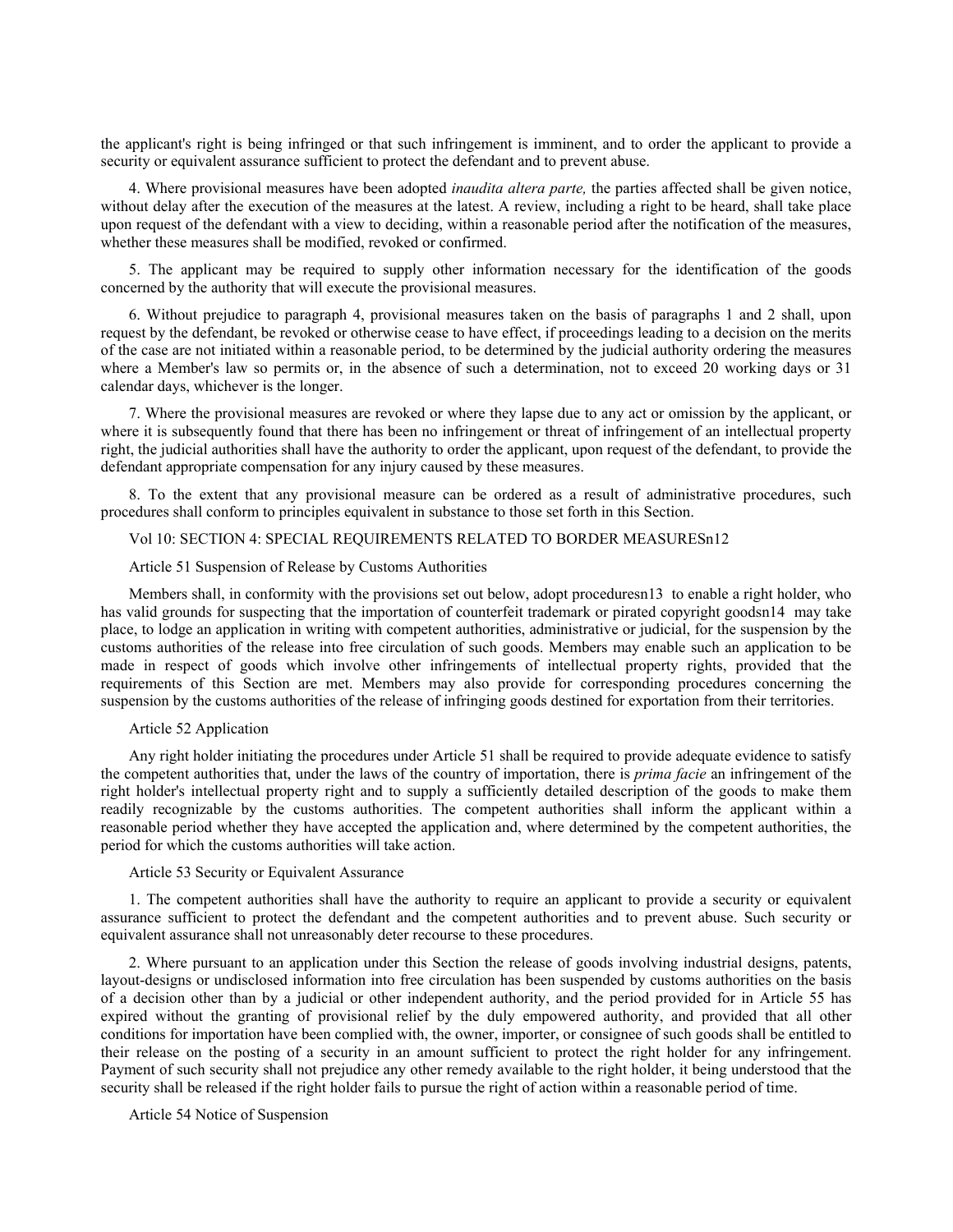The importer and the applicant shall be promptly notified of the suspension of the release of goods according to Article 51.

## Article 55 Duration of Suspension

If, within a period not exceeding 10 working days after the applicant has been served notice of the suspension, the customs authorities have not been informed that proceedings leading to a decision on the merits of the case have been initiated by a party other than the defendant, or that the duly empowered authority has taken provisional measures prolonging the suspension of the release of the goods, the goods shall be released, provided that all other conditions for importation or exportation have been complied with; in appropriate cases, this time-limit may be extended by another 10 working days. If proceedings leading to a decision on the merits of the case have been initiated, a review, including a right to be heard, shall take place upon request of the defendant with a view to deciding, within a reasonable period, whether these measures shall be modified, revoked or confirmed. Notwithstanding the above, where the suspension of the release of goods is carried out or continued in accordance with a provisional judicial measure, the provisions of paragraph 6 of Article 50 shall apply.

Article 56 Indemnification of the Importer and of the Owner of the Goods

Relevant authorities shall have the authority to order the applicant to pay the importer, the consignee and the owner of the goods appropriate compensation for any injury caused to them through the wrongful detention of goods or through the detention of goods released pursuant to Article 55.

# Article 57 Right of Inspection and Information

Without prejudice to the protection of confidential information, Members shall provide the competent authorities the authority to give the right holder sufficient opportunity to have any goods detained by the customs authorities inspected in order to substantiate the right holder's claims. The competent authorities shall also have authority to give the importer an equivalent opportunity to have any such goods inspected. Where a positive determination has been made on the merits of a case, Members may provide the competent authorities the authority to inform the right holder of the names and addresses of the consignor, the importer and the consignee and of the quantity of the goods in question.

## Article 58 Ex Officio Action

Where Members require competent authorities to act upon their own initiative and to suspend the release of goods in respect of which they have acquired *prima facie* evidence that an intellectual property right is being infringed:

(a) the competent authorities may at any time seek from the right holder any information that may assist them to exercise these powers;

(b) the importer and the right holder shall be promptly notified of the suspension. Where the importer has lodged an appeal against the suspension with the competent authorities, the suspension shall be subject to the conditions, *mutatis mutandis,* set out at Article 55;

(c) Members shall only exempt both public authorities and officials from liability to appropriate remedial measures where actions are taken or intended in good faith.

### Article 59 Remedies

Without prejudice to other rights of action open to the right holder and subject to the right of the defendant to seek review by a judicial authority, competent authorities shall have the authority to order the destruction or disposal of infringing goods in accordance with the principles set out in Article 46. In regard to counterfeit trademark goods, the authorities shall not allow the re-exportation of the infringing goods in an unaltered state or subject them to a different customs procedure, other than in exceptional circumstances.

## Article 60 De Minimis Imports

Members may exclude from the application of the above provisions small quantities of goods of a non-commercial nature contained in travellers' personal luggage or sent in small consignments.

#### Vol 10: SECTION 5: CRIMINAL PROCEDURES

Article 61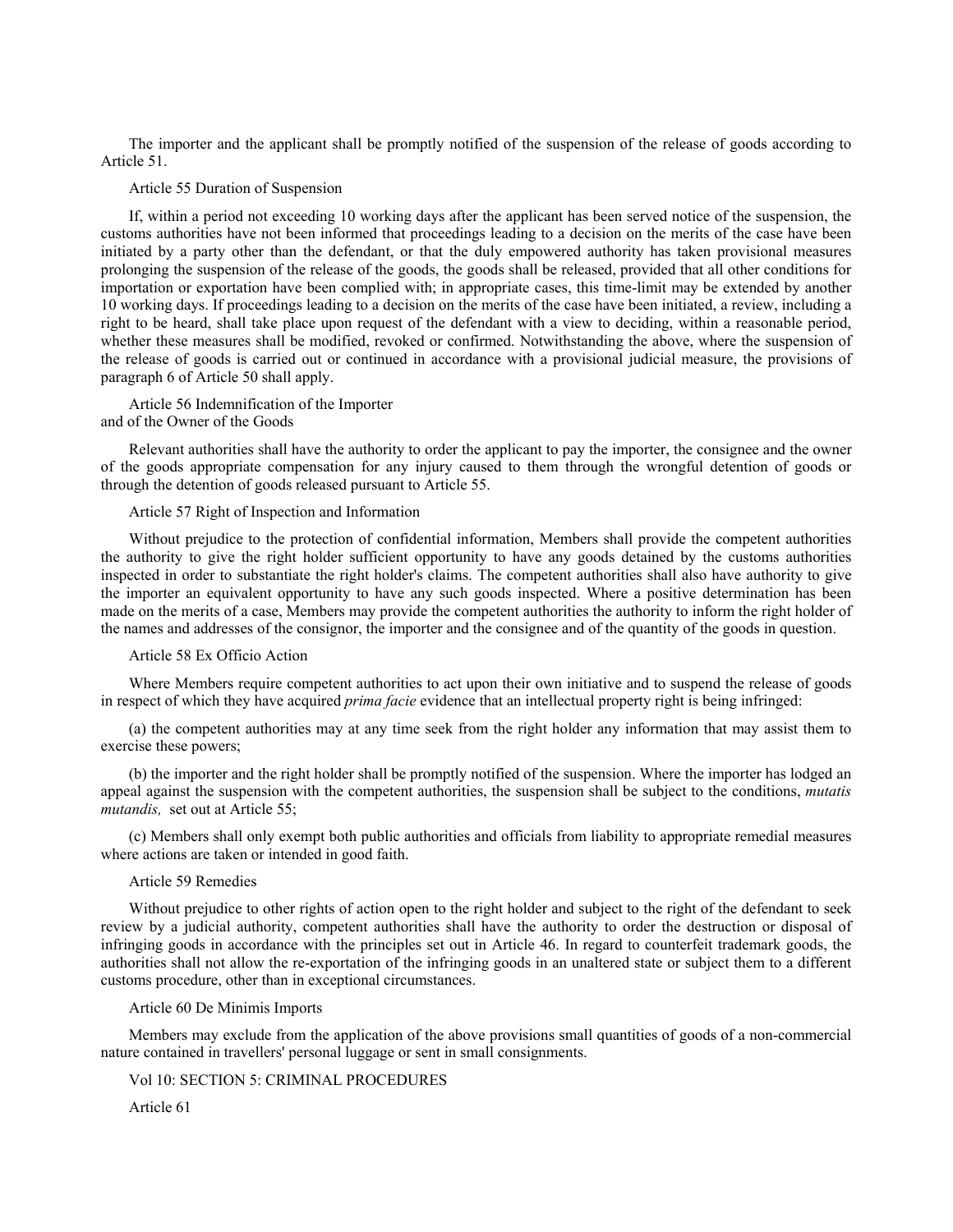Members shall provide for criminal procedures and penalties to be applied at least in cases of wilful trademark counterfeiting or copyright piracy on a commercial scale. Remedies available shall include imprisonment and/or monetary fines sufficient to provide a deterrent, consistently with the level of penalties applied for crimes of a corresponding gravity. In appropriate cases, remedies available shall also include the seizure, forfeiture and destruction of the infringing goods and of any materials and implements the predominant use of which has been in the commission of the offence. Members may provide for criminal procedures and penalties to be applied in other cases of infringement of intellectual property rights, in particular where they are committed wilfully and on a commercial scale.

# PART IV ACQUISITION AND MAINTENANCE OF INTELLECTUAL PROPERTY RIGHTS AND RELATED INTER-PARTES PROCEDURES

### Article 62

1. Members may require, as a condition of the acquisition or maintenance of the intellectual property rights provided for under Sections 2 through 6 of Part II, compliance with reasonable procedures and formalities. Such procedures and formalities shall be consistent with the provisions of this Agreement.

2. Where the acquisition of an intellectual property right is subject to the right being granted or registered, Members shall ensure that the procedures for grant or registration, subject to compliance with the substantive conditions for acquisition of the right, permit the granting or registration of the right within a reasonable period of time so as to avoid unwarranted curtailment of the period of protection.

3. Article 4 of the Paris Convention (1967) shall apply *mutatis mutandis* to service marks.

4. Procedures concerning the acquisition or maintenance of intellectual property rights and, where a Member's law provides for such procedures, administrative revocation and *inter partes* procedures such as opposition, revocation and cancellation, shall be governed by the general principles set out in paragraphs 2 and 3 of Article 41.

5. Final administrative decisions in any of the procedures referred to under paragraph 4 shall be subject to review by a judicial or quasi-judicial authority. However, there shall be no obligation to provide an opportunity for such review of decisions in cases of unsuccessful opposition or administrative revocation, provided that the grounds for such procedures can be the subject of invalidation procedures.

# PART V DISPUTE PREVENTION AND SETTLEMENT

#### Article 63 Transparency

1. Laws and regulations, and final judicial decisions and administrative rulings of general application, made effective by a Member pertaining to the subject matter of this Agreement (the availability, scope, acquisition, enforcement and prevention of the abuse of intellectual property rights) shall be published, or where such publication is not practicable made publicly available, in a national language, in such a manner as to enable governments and right holders to become acquainted with them. Agreements concerning the subject matter of this Agreement which are in force between the government or a governmental agency of a Member and the government or a governmental agency of another Member shall also be published.

2. Members shall notify the laws and regulations referred to in paragraph 1 to the Council for TRIPS in order to assist that Council in its review of the operation of this Agreement. The Council shall attempt to minimize the burden on Members in carrying out this obligation and may decide to waive the obligation to notify such laws and regulations directly to the Council if consultations with WIPO on the establishment of a common register containing these laws and regulations are successful. The Council shall also consider in this connection any action required regarding notifications pursuant to the obligations under this Agreement stemming from the provisions of Article 6*ter* of the Paris Convention (1967).

3. Each Member shall be prepared to supply, in response to a written request from another Member, information of the sort referred to in paragraph 1. A Member, having reason to believe that a specific judicial decision or administrative ruling or bilateral agreement in the area of intellectual property rights affects its rights under this Agreement, may also request in writing to be given access to or be informed in sufficient detail of such specific judicial decisions or administrative rulings or bilateral agreements.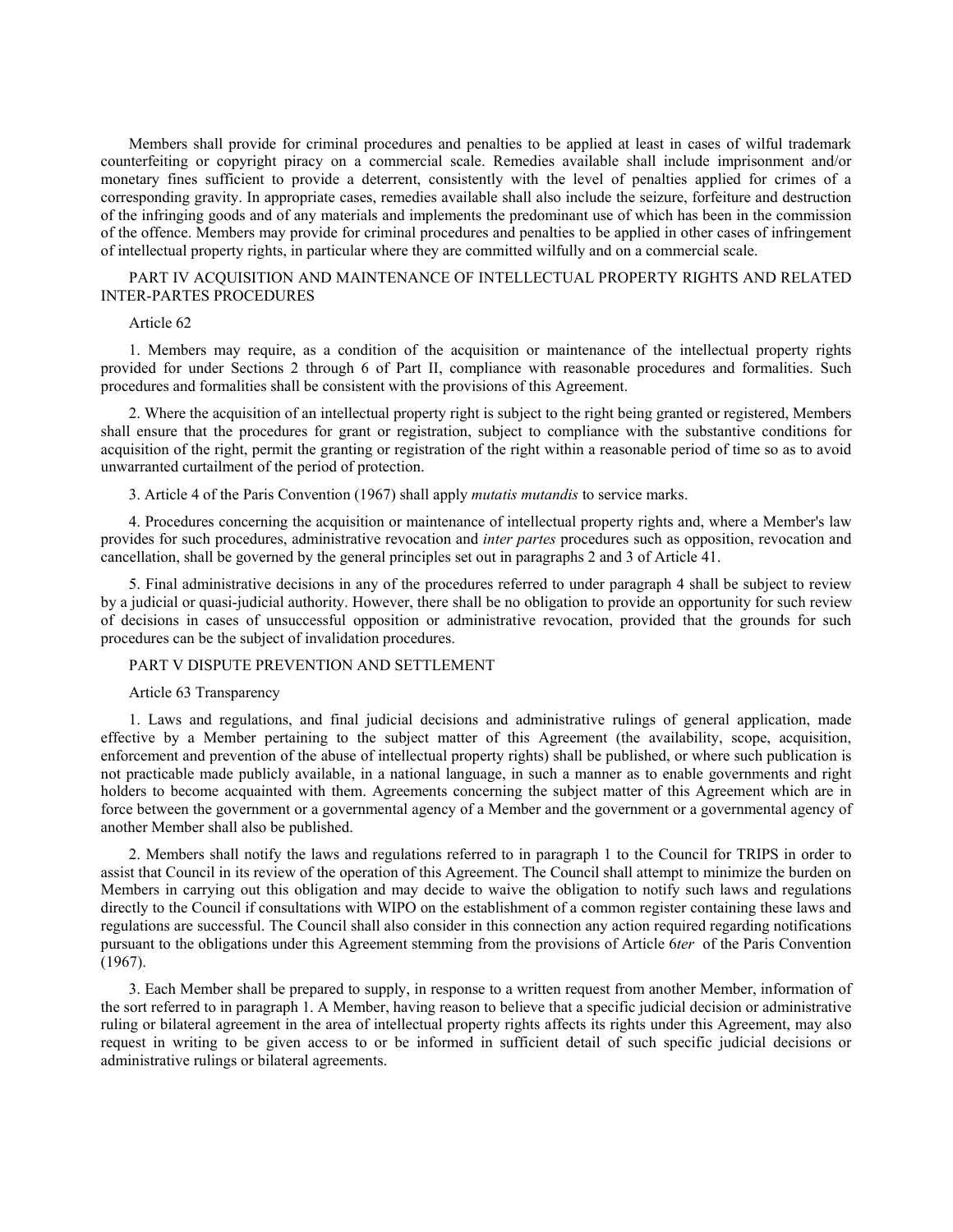4. Nothing in paragraphs 1, 2 and 3 shall require Members to disclose confidential information which would impede law enforcement or otherwise be contrary to the public interest or would prejudice the legitimate commercial interests of particular enterprises, public or private.

# Article 64 Dispute Settlement

1. The provisions of Articles XXII and XXIII of GATT 1994 as elaborated and applied by the Dispute Settlement Understanding shall apply to consultations and the settlement of disputes under this Agreement except as otherwise specifically provided herein.

2. Subparagraphs 1(b) and 1(c) of Article XXIII of GATT 1994 shall not apply to the settlement of disputes under this Agreement for a period of five years from the date of entry into force of the WTO Agreement.

3. During the time period referred to in paragraph 2, the Council for TRIPS shall examine the scope and modalities for complaints of the type provided for under subparagraphs 1(b) and 1(c) of Article XXIII of GATT 1994 made pursuant to this Agreement, and submit its recommendations to the Ministerial Conference for approval. Any decision of the Ministerial Conference to approve such recommendations or to extend the period in paragraph 2 shall be made only by consensus, and approved recommendations shall be effective for all Members without further formal acceptance process.

# PART VI TRANSITIONAL ARRANGEMENTS

# Article 65 Transitional Arrangements

1. Subject to the provisions of paragraphs 2, 3 and 4, no Member shall be obliged to apply the provisions of this Agreement before the expiry of a general period of one year following the date of entry into force of the WTO Agreement.

2. A developing country Member is entitled to delay for a further period of four years the date of application, as defined in paragraph 1, of the provisions of this Agreement other than Articles 3, 4 and 5.

3. Any other Member which is in the process of transformation from a centrally-planned into a market, freeenterprise economy and which is undertaking structural reform of its intellectual property system and facing special problems in the preparation and implementation of intellectual property laws and regulations, may also benefit from a period of delay as foreseen in paragraph 2.

4. To the extent that a developing country Member is obliged by this Agreement to extend product patent protection to areas of technology not so protectable in its territory on the general date of application of this Agreement for that Member, as defined in paragraph 2, it may delay the application of the provisions on product patents of Section 5 of Part II to such areas of technology for an additional period of five years.

5. A Member availing itself of a transitional period under paragraphs 1, 2, 3 or 4 shall ensure that any changes in its laws, regulations and practice made during that period do not result in a lesser degree of consistency with the provisions of this Agreement.

# Article 66 Least-Developed Country Members

1. In view of the special needs and requirements of least-developed country Members, their economic, financial and administrative constraints, and their need for flexibility to create a viable technological base, such Members shall not be required to apply the provisions of this Agreement, other than Articles 3, 4 and 5, for a period of 10 years from the date of application as defined under paragraph 1 of Article 65. The Council for TRIPS shall, upon duly motivated request by a least-developed country Member, accord extensions of this period.

2. Developed country Members shall provide incentives to enterprises and institutions in their territories for the purpose of promoting and encouraging technology transfer to least-developed country Members in order to enable them to create a sound and viable technological base.

## Article 67 Technical Cooperation

In order to facilitate the implementation of this Agreement, developed country Members shall provide, on request and on mutually agreed terms and conditions, technical and financial cooperation in favour of developing and leastdeveloped country Members. Such cooperation shall include assistance in the preparation of laws and regulations on the protection and enforcement of intellectual property rights as well as on the prevention of their abuse, and shall include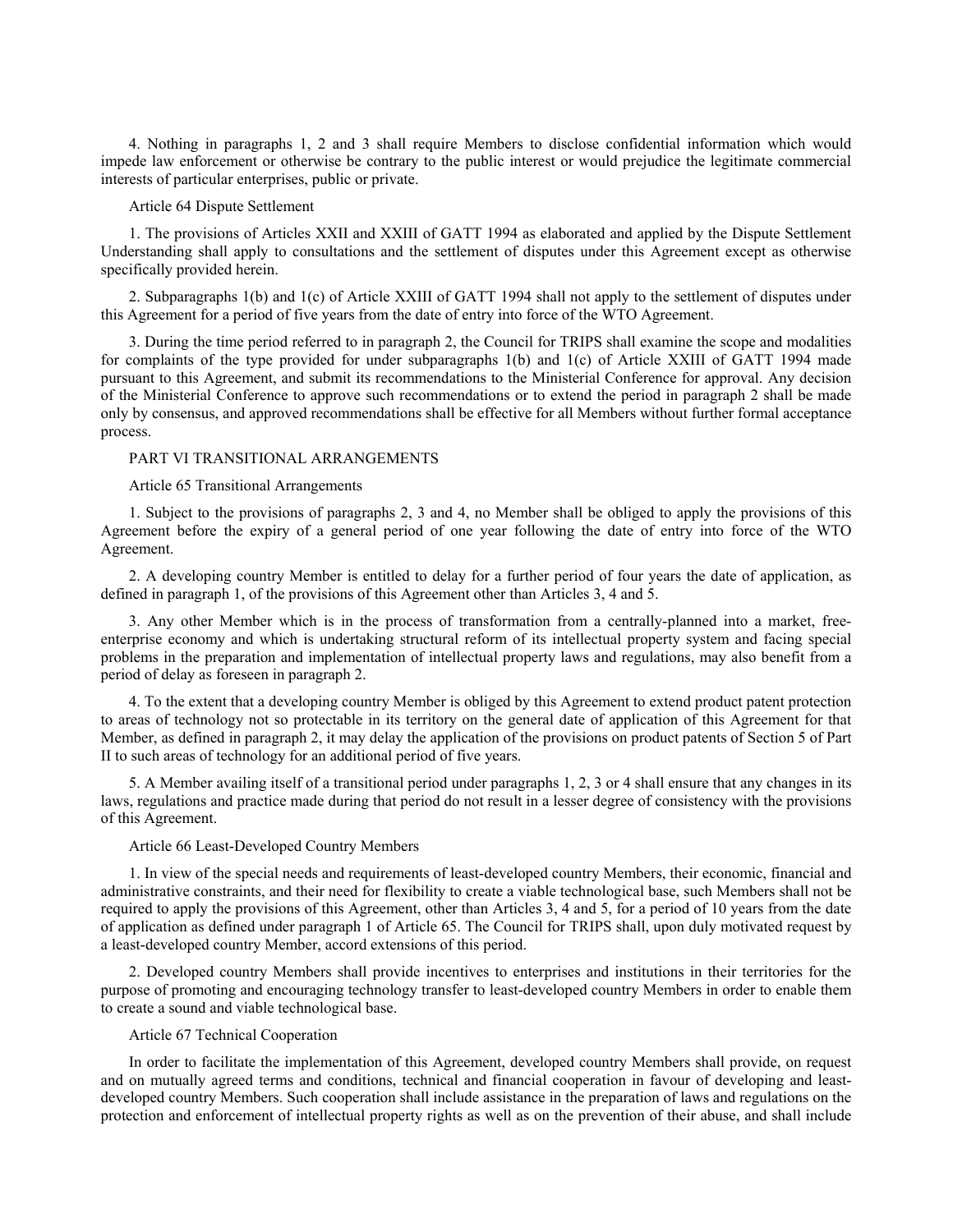support regarding the establishment or reinforcement of domestic offices and agencies relevant to these matters, including the training of personnel.

# PART VII INSTITUTIONAL ARRANGEMENTS; FINAL PROVISIONS

Article 68 Council for Trade-Related Aspects of Intellectual Property Rights

The Council for TRIPS shall monitor the operation of this Agreement and, in particular, Members' compliance with their obligations hereunder, and shall afford Members the opportunity of consulting on matters relating to the traderelated aspects of intellectual property rights. It shall carry out such other responsibilities as assigned to it by the Members, and it shall, in particular, provide any assistance requested by them in the context of dispute settlement procedures. In carrying out its functions, the Council for TRIPS may consult with and seek information from any source it deems appropriate. In consultation with WIPO, the Council shall seek to establish, within one year of its first meeting, appropriate arrangements for cooperation with bodies of that Organization.

## Article 69 International Cooperation

Members agree to cooperate with each other with a view to eliminating international trade in goods infringing intellectual property rights. For this purpose, they shall establish and notify contact points in their administrations and be ready to exchange information on trade in infringing goods. They shall, in particular, promote the exchange of information and cooperation between customs authorities with regard to trade in counterfeit trademark goods and pirated copyright goods.

## Article 70 Protection of Existing Subject Matter

1. This Agreement does not give rise to obligations in respect of acts which occurred before the date of application of the Agreement for the Member in question.

2. Except as otherwise provided for in this Agreement, this Agreement gives rise to obligations in respect of all subject matter existing at the date of application of this Agreement for the Member in question, and which is protected in that Member on the said date, or which meets or comes subsequently to meet the criteria for protection under the terms of this Agreement. In respect of this paragraph and paragraphs 3 and 4, copyright obligations with respect to existing works shall be solely determined under Article 18 of the Berne Convention (1971), and obligations with respect to the rights of producers of phonograms and performers in existing phonograms shall be determined solely under Article 18 of the Berne Convention (1971) as made applicable under paragraph 6 of Article 14 of this Agreement.

3. There shall be no obligation to restore protection to subject matter which on the date of application of this Agreement for the Member in question has fallen into the public domain.

4. In respect of any acts in respect of specific objects embodying protected subject matter which become infringing under the terms of legislation in conformity with this Agreement, and which were commenced, or in respect of which a significant investment was made, before the date of acceptance of the WTO Agreement by that Member, any Member may provide for a limitation of the remedies available to the right holder as to the continued performance of such acts after the date of application of this Agreement for that Member. In such cases the Member shall, however, at least provide for the payment of equitable remuneration.

5. A Member is not obliged to apply the provisions of Article 11 and of paragraph 4 of Article 14 with respect to originals or copies purchased prior to the date of application of this Agreement for that Member.

6. Members shall not be required to apply Article 31, or the requirement in paragraph 1 of Article 27 that patent rights shall be enjoyable without discrimination as to the field of technology, to use without the authorization of the right holder where authorization for such use was granted by the government before the date this Agreement became known.

7. In the case of intellectual property rights for which protection is conditional upon registration, applications for protection which are pending on the date of application of this Agreement for the Member in question shall be permitted to be amended to claim any enhanced protection provided under the provisions of this Agreement. Such amendments shall not include new matter.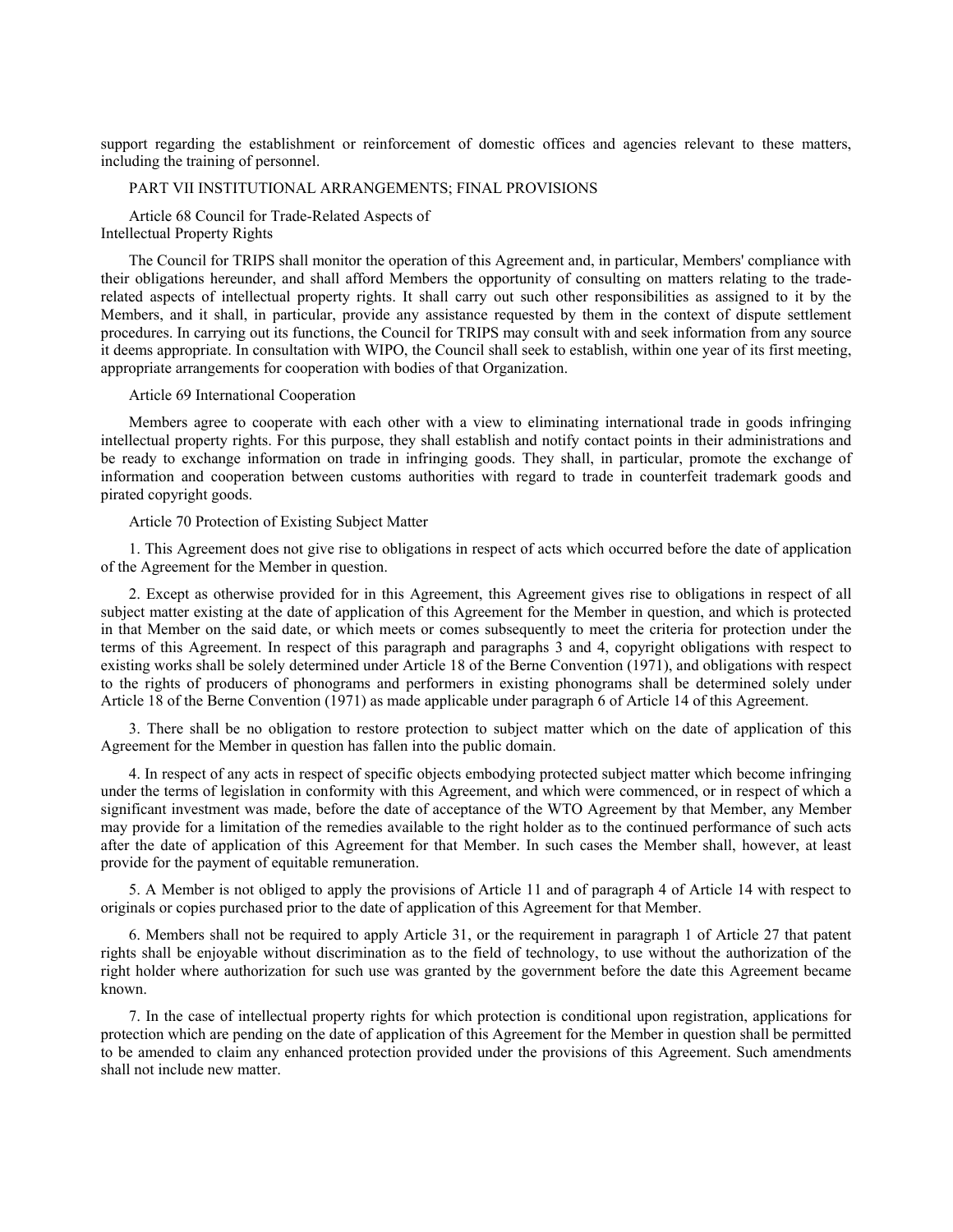8. Where a Member does not make available as of the date of entry into force of the WTO Agreement patent protection for pharmaceutical and agricultural chemical products commensurate with its obligations under Article 27, that Member shall:

(a) notwithstanding the provisions of Part VI, provide as from the date of entry into force of the WTO Agreement a means by which applications for patents for such inventions can be filed;

(b) apply to these applications, as of the date of application of this Agreement, the criteria for patentability as laid down in this Agreement as if those criteria were being applied on the date of filing in that Member or, where priority is available and claimed, the priority date of the application; and

(c) provide patent protection in accordance with this Agreement as from the grant of the patent and for the remainder of the patent term, counted from the filing date in accordance with Article 33 of this Agreement, for those of these applications that meet the criteria for protection referred to in subparagraph (b).

9. Where a product is the subject of a patent application in a Member in accordance with paragraph 8(a), exclusive marketing rights shall be granted, notwithstanding the provisions of Part VI, for a period of five years after obtaining marketing approval in that Member or until a product patent is granted or rejected in that Member, whichever period is shorter, provided that, subsequent to the entry into force of the WTO Agreement, a patent application has been filed and a patent granted for that product in another Member and marketing approval obtained in such other Member.

Article 71 Review and Amendment

1. The Council for TRIPS shall review the implementation of this Agreement after the expiration of the transitional period referred to in paragraph 2 of Article 65. The Council shall, having regard to the experience gained in its implementation, review it two years after that date, and at identical intervals thereafter. The Council may also undertake reviews in the light of any relevant new developments which might warrant modification or amendment of this Agreement.

2. Amendments merely serving the purpose of adjusting to higher levels of protection of intellectual property rights achieved, and in force, in other multilateral agreements and accepted under those agreements by all Members of the WTO may be referred to the Ministerial Conference for action in accordance with paragraph 6 of Article X of the WTO Agreement on the basis of a consensus proposal from the Council for TRIPS.

## Article 72 Reservations

Reservations may not be entered in respect of any of the provisions of this Agreement without the consent of the other Members.

#### Article 73 Security Exceptions

Nothing in this Agreement shall be construed:

(a) to require a Member to furnish any information the disclosure of which it considers contrary to its essential security interests; or

(b) to prevent a Member from taking any action which it considers necessary for the protection of its essential security interests:

(i) relating to fissionable materials or the materials from which they are derived;

(ii) relating to the traffic in arms, ammunition and implements of war and to such traffic in other goods and materials as is carried on directly or indirectly for the purpose of supplying a military establishment;

(iii) taken in time of war or other emergency in international relations; or

(c) to prevent a Member from taking any action in pursuance of its obligations under the United Nations Charter for the maintenance of international peace and security.

FOOTNOTES: